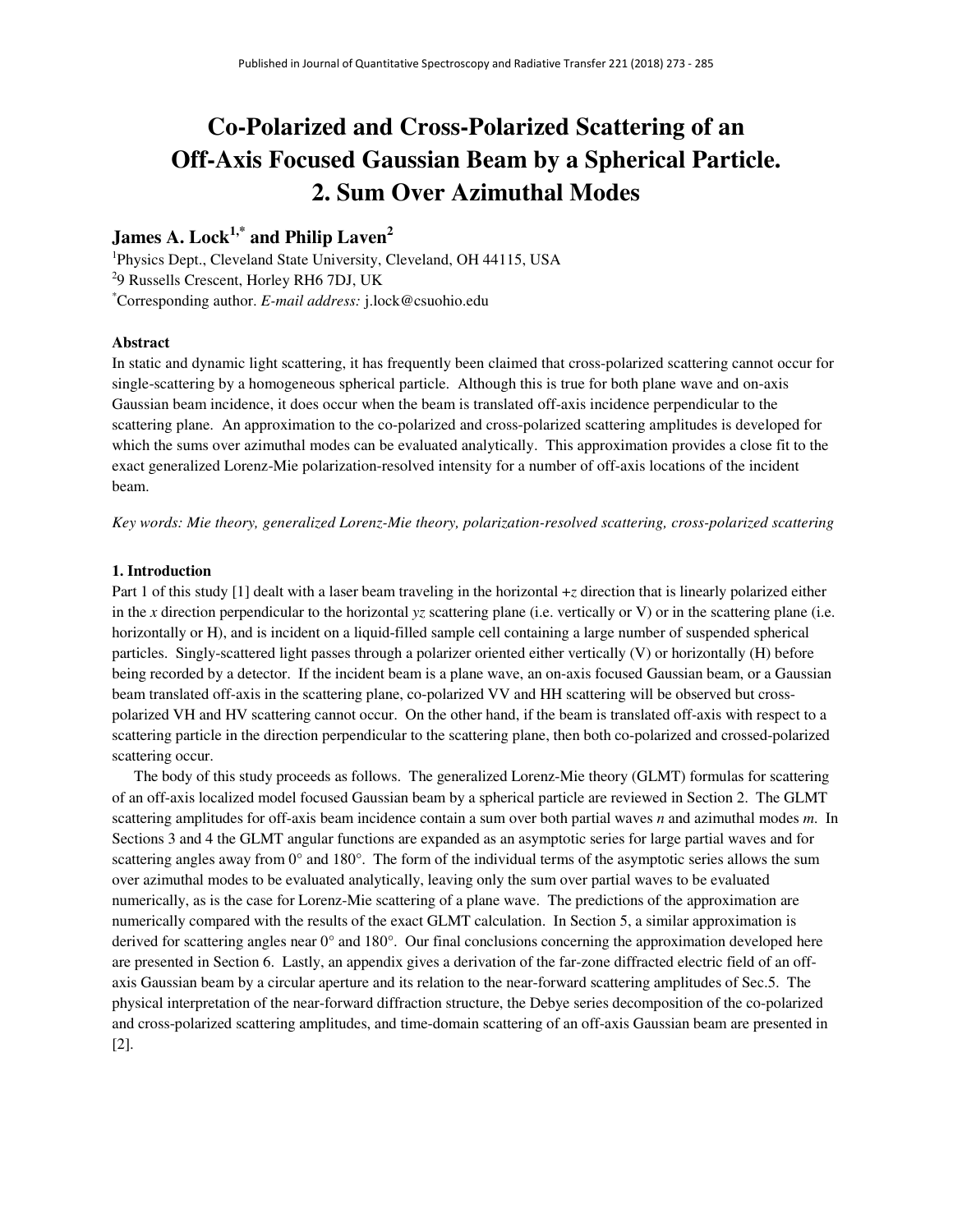# **2. Off-Axis Scattering by a Focused Gaussian Beam**

For convenience, this section repeats our main results for scattering of an off-axis localized model focused Gaussian beam by a spherical particle presented in [1]. The incident beam has the nominal electric field strength  $E_0$ , wavelength *λ*, wave number *k*=2π/*λ*, angular frequency *ω,* implicit time dependence exp(-i*ωt*), and confinement parameter

$$
s = \lambda/(2\pi w_0) \tag{1}
$$

The electric field half-width of the beam is  $w_0$  and the center of the beam's focal waist is located at  $(\rho_0, \varphi_0)$  in a coordinate system in the *z*=0 plane whose origin coincides with the center of the scattering particle. The spherical particle has radius *a* and refractive index *M*.

The *r*→∞ far-zone scattered electric and magnetic fields are

$$
\mathbf{E}_{scatt}(r,\theta,\varphi) = (iE_0/kr) \exp(ikr) [S_2(\theta,\varphi) \mathbf{u}_\theta - S_1(\theta,\varphi) \mathbf{u}_\varphi]
$$
\n(2a)  
\n
$$
\mathbf{B}_{scatt}(r,\theta,\varphi) = (iE_0/ckr) \exp(ikr) [S_1(\theta,\varphi) \mathbf{u}_\theta + S_2(\theta,\varphi) \mathbf{u}_\varphi],
$$
\n(2b)

where  $\varphi$  is the azimuthal angle of the scattering plane with respect to the *xz* plane,  $\theta$  is the scattering angle in that plane, and *c* is the speed of light. The orthogonal unit vectors  $\mathbf{u}_r$  and  $\mathbf{u}_\theta$  lie in the scattering plane, and  $\mathbf{u}_\phi$  is perpendicular to it. The transverse magnetic (TM) and transverse electric (TE) partial wave scattering amplitudes of Lorenz-Mie theory are  $a_n$ ,  $b_n$ , respectively, and the GLMT angular functions are

| $m\pi_n^m(\theta) = [m/\sin(\theta)] P_n^m[\cos(\theta)]$   | (3a) |
|-------------------------------------------------------------|------|
| $\tau_n^{\,m}(\theta) = dP_n^{\,m}[\cos(\theta)] / d\theta$ | (3b) |

where  $P_n^m$ [cos( $\theta$ )] are associated Legendre functions as defined in Eqs.(12.81),(12.81a) of [3].

 If the electric field of the incident localized model Gaussian beam is *x*-polarized at the center of its focal waist, the GLMT scattering amplitudes are

$$
S_1(\theta, \varphi; \rho_0, \varphi_0) = i \sum_{n=1}^{\infty} c_n F_n (n+1/2) b_n I_1(Q_n) \tau_n^{0}(\theta) \sin(\varphi_0)
$$

+ i 
$$
\sum_{n=1}^{\infty} c_n F_n (n+1/2) b_n \sum_{m=1}^{n} [-i/(n+1/2)]^m \tau_n^m(\theta)
$$

 $\times$  [I<sub>m</sub><sup>-</sup>( $Q_n$ ) sin(*m*<sub> $\chi$ </sub>) cos( $\varphi_0$ ) + I<sub>m</sub><sup>+</sup>( $Q_n$ ) cos(*m*<sub> $\chi$ </sub>) sin( $\varphi_0$ )]

+ 
$$
i \sum_{n=1}^{\infty} c_n F_n (n+1/2) a_n \sum_{m=1}^{n} [-i/(n+1/2)]^m m \pi_n^m(\theta)
$$
  
×  $[I_m^+(\mathcal{Q}_n) \sin(m\chi) \cos(\varphi_0) + I_m^-(\mathcal{Q}_n) \cos(m\chi) \sin(\varphi_0)]$  (4a)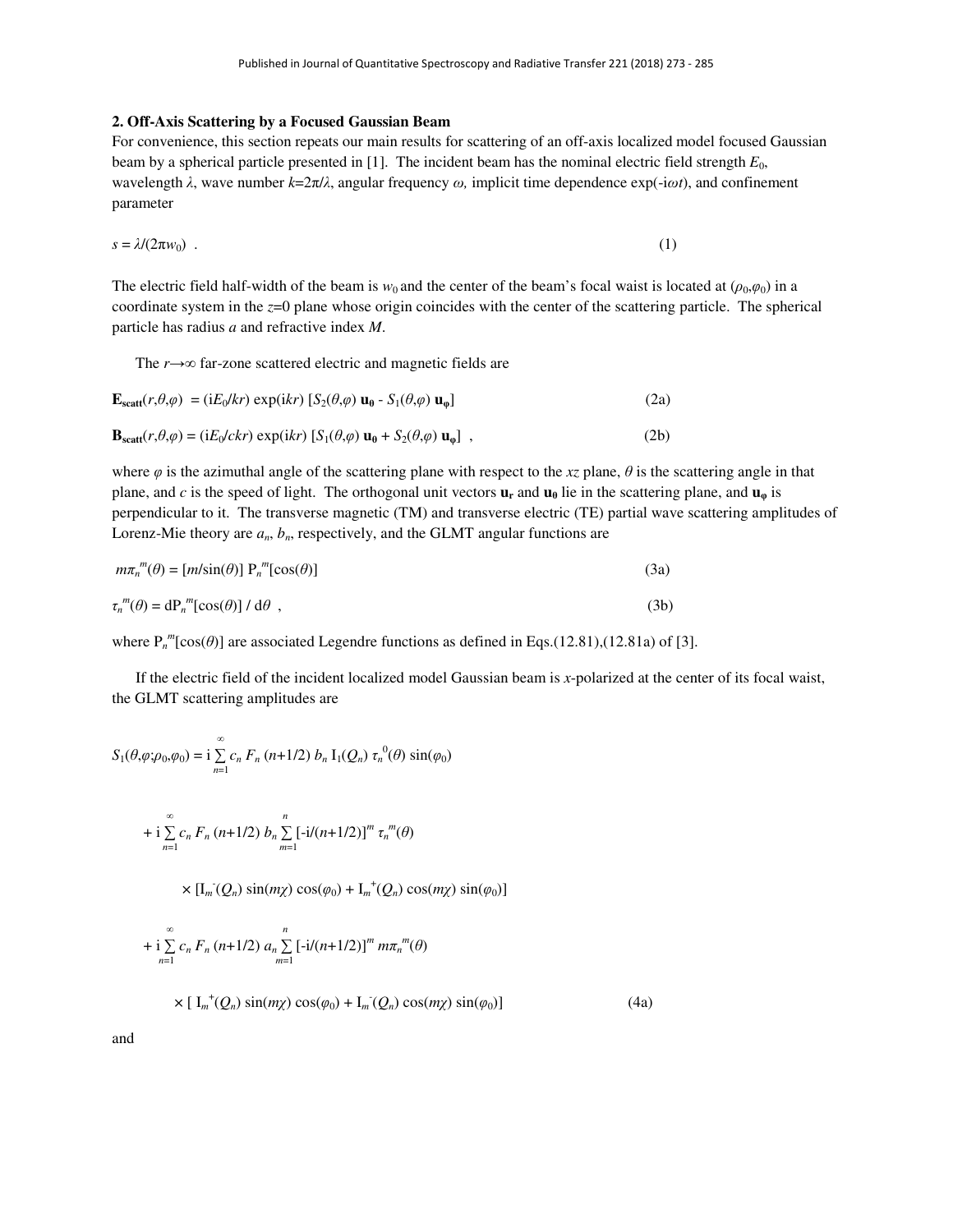$$
S_2(\theta, \varphi; \rho_0, \varphi_0) = \mathrm{i} \sum_{n=1}^{\infty} c_n F_n \left( n + 1/2 \right) a_n \, \mathrm{I}_1(Q_n) \, \tau_n^{0}(\theta) \cos(\varphi_0)
$$

+ i 
$$
\sum_{n=1}^{\infty} c_n F_n (n+1/2) a_n \sum_{m=1}^{n} [-i/(n+1/2)]^m \tau_n^m(\theta)
$$

 $\times$  [I<sub>m</sub><sup>+</sup>(Q<sub>n</sub>)</sub> cos(m<sub> $\chi$ </sub>) cos( $\varphi$ <sub>0</sub>) - I<sub>m</sub><sup>-</sup>(Q<sub>n</sub>) sin(m<sub> $\chi$ </sub>) sin( $\varphi$ <sub>0</sub>)]

+ i 
$$
\sum_{n=1}^{\infty} c_n F_n (n+1/2) b_n \sum_{m=1}^{n} [-i/(n+1/2)]^m m \pi_n^m(\theta)
$$

$$
\times \left[\mathrm{I}_{m}(Q_{n}) \cos(m \chi) \cos(\varphi_{0}) - \mathrm{I}_{m}^{+}(Q_{n}) \sin(m \chi) \sin(\varphi_{0})\right] , \qquad (4b)
$$

where

| $c_n \equiv (2n+1)/[n(n+1)]$                            | (5a) |
|---------------------------------------------------------|------|
| $F_n \equiv \exp(-\rho_0^2/w_0^2) \exp[-s^2 (n+1/2)^2]$ | (5b) |

$$
Q_n \equiv (n+1/2) \varepsilon \tag{5c}
$$

$$
\varepsilon \equiv 2s\rho_0/w_0 \tag{5d}
$$

$$
\chi \equiv \varphi - \varphi_0 \quad , \tag{5e}
$$

$$
I_m^{\pm}(Q_n) \equiv I_{m-1}(Q_n) \pm I_{m+1}(Q_n) \tag{5f}
$$

and  $I_m(Q_n)$  is a modified Bessel function. The scattering amplitudes for an incident localized model Gaussian beam that is *y*-polarized at the center of its focal waist is given by Eqs.(17a),(17b) of [1]. The scattering amplitude  $S_2$  for a *y*-polarized beam is identical to  $S_1$  for an *x*-polarized beam with  $a_n$  and  $b_n$  interchanged. Similarly,  $S_1$  for a *y*polarized beam is the negative of  $S_2$  for an *x*-polarized beam with  $a_n$  and  $b_n$  interchanged. When the incident beam is polarized in the vertical *x* direction and the scattering plane is the horizontal *yz* plane with *φ*=±90°, the VV scattering amplitude is  $S_1(\theta, \varphi; \rho_0, \varphi_0)$  and the VH scattering amplitude is  $S_2(\theta, \varphi; \rho_0, \varphi_0)$ . When the incident beam is polarized in the horizontal *y* direction, the HV scattering amplitude is  $S_1(\theta, \varphi; \rho_0, \varphi_0)$  and the HH scattering amplitude is  $S_2(\theta, \varphi; \rho_0, \varphi_0)$ .

#### **3. Approximate Analytic Evaluation of the Sum over** *m* **for 0°**≪*θ*≪**180°**

The purpose of this Section is to develop a transitional approximation to the scattering amplitudes in the short wavelength limit *λ*≪*a* and for scattering angles away from 0° and 180° so that the sums over azimuthal modes *m* in Eqs.(4a),(4b) can be evaluated analytically. The sums over *m* contain modified Bessel functions  $I_m(Q_n)$ , the GLMT angular functions  $m\pi_n^m(\theta)$  and  $\tau_n^m(\theta)$ , sines and cosines of  $m\chi$ , and the factor  $[-i/(n+1/2)]^m$ . The key to the analytical evaluation is a series expansion of the GLMT angular functions, which fortunately cancels the  $1/(n+1/2)^m$  factor. This approximation is developed in a number of stages as follows.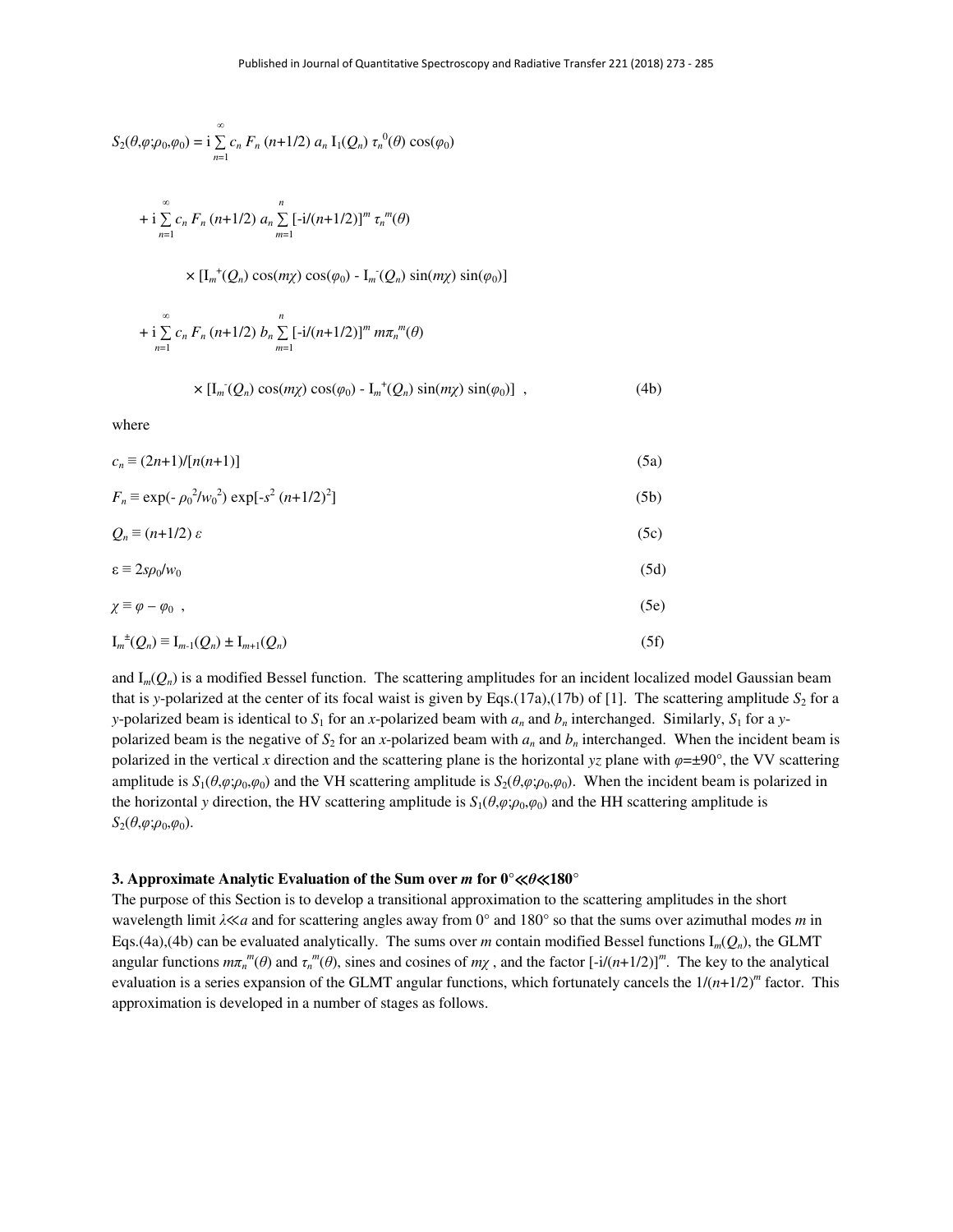# *3a. Approximation to the Amplitude of the Associated Legendre Functions*

The angular functions  $m\pi_n^{m}(\theta)$  and  $\tau_n^{m}(\theta)$  of Eqs.(3a),(3b) are obtained from the associated Legendre functions P*n m* [cos(*θ*)]. For *n*≫1 and 0°≪*θ*≪180°, the associated Legendre functions are rapidly oscillatory with a slowly varying *θ*-dependent amplitude. Their asymptotic expansion in this regime is given by Eq.(8.721.1) on p.962 of [4], (which corrects a misprint in Eq.(8.721.1) on p.1002 of the first edition, and whose overall sign has been adjusted to the convention used for associated Legendre polynomials in [3]),

$$
P_n^{\ m}[\cos(\theta)] = (-1)^m (2/\pi^{1/2}) \Gamma(n+m+1) \sum_{k=0}^{\infty} [\Gamma(m+k+1/2) / \Gamma(m-k+1/2)]
$$

$$
\times \cos[\Phi_k(\theta)] / \{k! \Gamma(n+k+3/2) [2 \sin(\theta)^{k+1/2}]\},\tag{6}
$$

where  $\Gamma(x)$  is the gamma function and

$$
\Phi_k(\theta) = (n+k+1/2)\theta + (2k-1)\pi/4 + m\pi/2 \quad . \tag{7}
$$

The dominant periodicity of  $P_n^m[\cos(\theta)]$  is given by  $\Phi_0(\theta)$ . The  $\Phi_k(\theta)$  terms for  $k \ge 1$  describe progressively smaller distortions to the dominant periodicity. The divergence of the  $[1/\sin(\theta)]^{k+1/2}$  factor as  $\theta \rightarrow 0^{\circ}$ , 180° limits the region in which the series can be expected to be an accurate approximation of  $P_n^m[\cos(\theta)]$  to 0°≪*θ*≪180°. We will discuss how far from 0° and 180° this approximation can be expected to be accurate in Secs.4,5d here and in Sec. 3 of [2]. In Sec.5 of [2] we also discuss the effects of low partial waves for which Eq.(6) is not expected to be accurate.

 The first thing that needs to be done is to obtain a judiciously chosen approximation to the magnitude of the dominant  $k=0$  oscillation. This is helped by the fact that the value of  $P_n^m[\cos(\theta)]$  is exactly known at  $\theta=90^\circ$ , and is given by Eq.(12.5.3) of [3]. Correcting a misprint in this equation, (see Eq.(8.6.1) of [5] which uses a different convention for  $P_n^m[\cos(\theta)]$ ),

$$
|P_n^m(0)| = (n+m)! / {2^n [(n+m)/2]! [(n-m)/2]!}
$$
 for  $n+m$ =even

Our consideration of the magnitude of the associated Legendre functions allows us to temporarily set aside the sign of P*<sup>n</sup> m* (0) and study the convergence rate of the *k* sum in Eq.(6). Expressing Γ(*n*+3/2) in terms of factorials, the first four terms of Eq.(6) evaluated at  $\theta = 90^\circ$  are

$$
|\mathbf{P}_n^m(0)| \approx (2/\pi)^{1/2} (n+m)!\ (n)!\ 2^{2n} / [(2n)!\ (n+1/2) \pi^{1/2}]
$$
  
×{1 – (1/2) (m<sup>2</sup>-1/4) / (n+3/2)  
+ (1/8) (m<sup>2</sup>-9/4) (m<sup>2</sup>-1/4) / [(n+5/2) (n+3/2)]  
– (1/48) (m<sup>2</sup>-25/4) (m<sup>2</sup>-9/4) (m<sup>2</sup>-1/4)  
/ [(n+7/2) (n+5/2) (n+3/2)]}. (9)

 $= 0$  for  $n+m=odd$ . (8)

The asymptotic series is expected to converge when  $m^2/n \leq 1$  since each additional term in the series contains one additional factor of approximately this ratio. Consider for example the specific case of *n*=30, *m*=6. The exact value of  $|P_{30}^{\,6}(0)|$  is 1.1297×10<sup>8</sup>, whereas the first four terms of the asymptotic series give

$$
|P_{30}^{6}(0)| \approx 2.0178 \times 10^{8} (1.0000 - 0.5675 + 0.1473 - 0.0218)
$$
  
= 1.1259×10<sup>8</sup>, (10)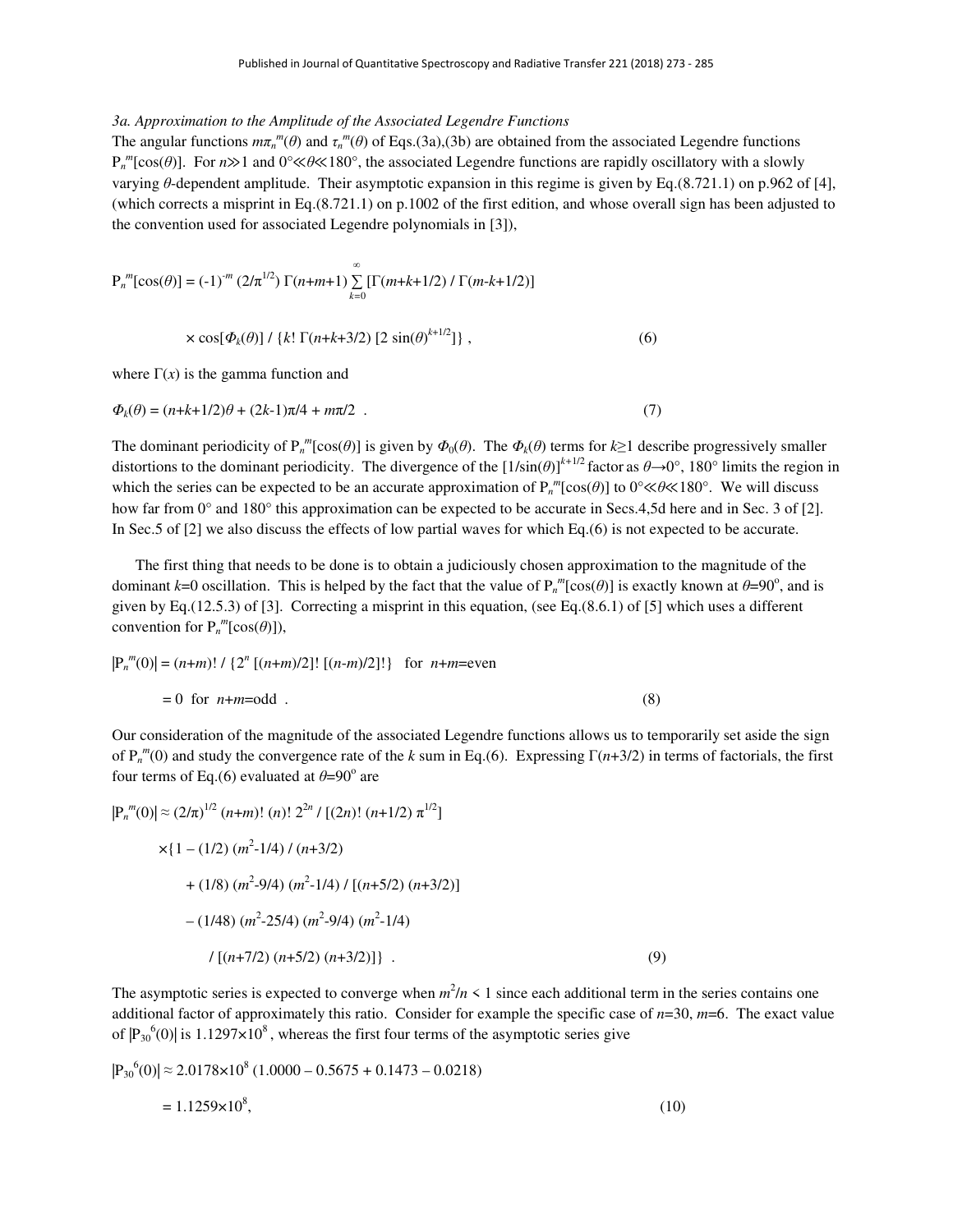which is only 0.34% lower than the exact value. The next term in the series is positive, and if it were included as well, the comparison would be even closer. As seen in Eq.(10), the  $k=0$  term alone for  $n=30$ ,  $m=6$  and  $\theta=90^\circ$  is 2.0178×10<sup>8</sup>, which is 78.6% higher than the exact value. The  $k \ge 1$  terms in the asymptotic series correct this  $k=0$ overestimate back toward the exact value.

 As an alternative to the above approach, van de Hulst used a very accurate one-term approximation to  $P_n^0$ [cos( $\theta$ )] for  $n \gg 1$  and  $0^\circ \ll \theta \ll 180^\circ$  (see Eq.(5.4) of [6] where the approximation is attributed to p.117 of [7]). When the van de Hulst approximation is generalized to higher values of *m* as in Eq.(45) of [8] the result is not the first term of the asymptotic series, but is instead

$$
|\mathbf{P}_n^m(\theta)| \approx (n+1/2)^m \left\{ 2 / \left[ \pi \left( n+1/2 \right) \sin(\theta) \right] \right\}^{1/2} . \tag{11}
$$

For the case of *n*=30, *m*=6 considered here, the van de Hulst approximation gives  $|P_{30}^{\ 6}(0)| \approx 1.1630 \times 10^8$ , which is 2.95% higher than the exact value. This approximation is remarkably convenient for simplifying the sums over azimuthal modes *m* since the  $(n+1/2)^m$  factor in Eq.(11) exactly cancels the  $1/(n+1/2)^m$  factor in the scattering amplitudes of Eqs.(4a),(4b). Using this approximation for the *m*=±1 associated Legendre functions, van de Hulst obtained an approximation to the Lorenz-Mie scattering functions

$$
\pi_n^{-1}(\theta) \approx \Pi_n(\theta) \tag{12a}
$$

$$
\tau_n^{-1}(\theta) \approx T_n(\theta) \tag{12b}
$$

where for the remainder of this study the functions  $\Pi_n(\theta)$  and  $T_n(\theta)$  are defined as (see p.212 of [9])

$$
\Pi_n(\theta) = [1/\sin(\theta)] \{2(n+1/2) / [\pi \sin(\theta)]\}^{1/2} \sin[(n+1/2)\theta - \pi/4]
$$
\n(13a)  
\n
$$
T_n(\theta) = (n+1/2) \{2(n+1/2) / [\pi \sin(\theta)]\}^{1/2} \cos[(n+1/2)\theta - \pi/4].
$$
\n(13b)

 If all one is interested in is the VV and HH scattering amplitudes, the one-term van de Hulst approximation to the GLMT angular functions would be sufficient to obtain close agreement with the exact GLMT co-polarized scattered intensities. But the VH and HV scattering amplitudes will be shown in Sec.4 to vanish at this level of approximation. They first appear only when the *k*=1 term of the asymptotic series of Eq.(6) is included as well. Thus the approximation to the GLMT angular functions required in this study requires more accuracy than the van de Hulst one-term approximation is capable of giving.

We therefore seek an approximation to the amplitude of the dominant  $k=0$  periodicity of the associated Legendre functions that has a structure similar to that of Eq.(11), but that provides a close approximation to the first term of the asymptotic expansion of Eq.(6). The *k*≥1 terms in the series will then correct this *k*=0 term back toward the exact result. On the basis of an analytical approximation to the factorials in Eq.(9), we found that the corrected amplitude

$$
|\mathbf{P}_n^m(0)| \approx (n+1/2)^m \left\{ 2 / \left[ \pi \left( n+1/2 \right) \right] \right\}^{1/2} \left\{ 1 + (1/2) \left[ m^2 / (n+1/2) \right] \right\} \tag{14}
$$

serves our purposes well. For the case of *n*=30, *m*=6, the corrected magnitude is

$$
|\mathbf{P}_{30}^{6}(0)| \approx 1.1630 \times 10^{8} \{1 + 0.5902\} = 1.8494 \times 10^{8},\tag{15}
$$

which is 8.35% lower than the  $2.0178\times10^8$  magnitude of Eq.(10). If yet greater accuracy was required, another term proportional to  $m^4/(n+1/2)^2$  could be added to the last factor in Eq.(14), the coefficient of which would have to be obtained by numerical experimentation. This additional term will be shown in Sec.4 to have only a minor influence, and will not be considered further here.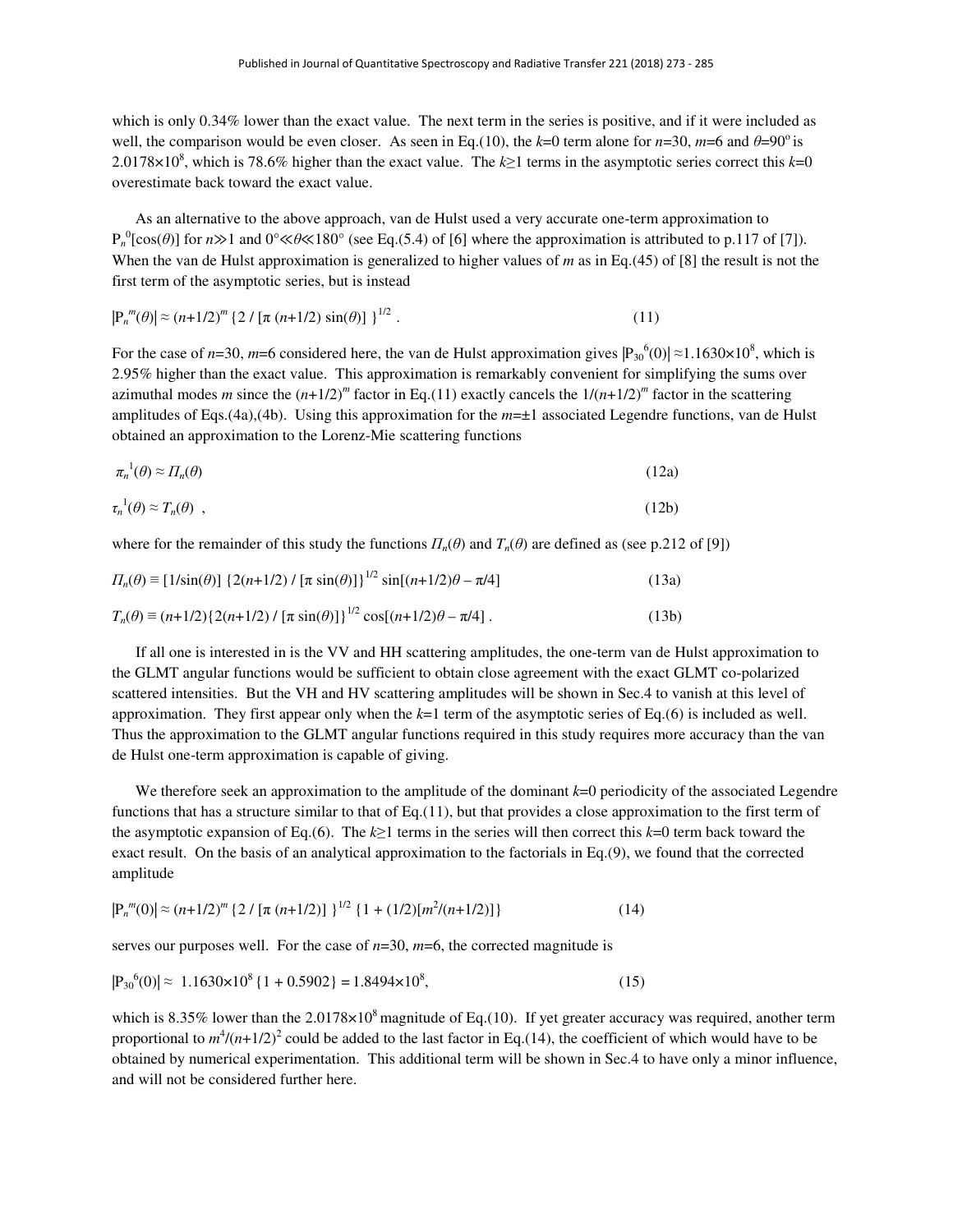# 3*b. Approximation to the GLMT angular functions*

Using Eq.(14) to approximate the magnitude of the dominant  $k=0$  oscillation in Eq.(6), the corrected approximation to the 0≤*k*≤3 terms of the asymptotic expansion of the associated Legendre functions for *n*≫1 is

$$
P_n^m[\cos(\theta)] \approx (-1)^m (n+1/2)^m \{2 / [\pi (n+1/2) \sin(\theta)]\}^{\frac{1}{2}}
$$
  
\n
$$
\times \{1 + (1/2)[m^2 / (n+1/2)]\} {\cos[\Phi_0(\theta)]}
$$
  
\n
$$
+ [(1/2) (m^2 - 1/4) / (n+3/2)] \cos[\Phi_1(\theta)] / \sin(\theta)
$$
  
\n
$$
+ [(1/8) (m^2 - 9/4) (m^2 - 1/4) / (n+5/2) (n+3/2)] \cos[\Phi_2(\theta)] / \sin^2(\theta)
$$
  
\n
$$
+ [(1/48) (m^2 - 25/4) (m^2 - 9/4) (m^2 - 1/4)
$$
  
\n
$$
/ (n+7/2) (n+5/2) (n+3/2)] \cos[\Phi_3(\theta)] / \sin^3(\theta) \},
$$
 (16)

where the dominant periodicity is

$$
\Phi_0(\theta) = (n+1/2)\theta + m\pi/2 - \pi/4 \quad , \tag{17a}
$$

and the progressively smaller distortions to it are

| $\Phi_1(\theta) = \Phi_0(\theta) + \theta + \pi/2$ | (17b) |
|----------------------------------------------------|-------|
| $\Phi_2(\theta) = \Phi_0(\theta) + 2\theta + \pi$  | (17c) |
|                                                    |       |

$$
\Phi_3(\theta) = \Phi_0(\theta) + 3\theta + 3\pi/2 \tag{17d}
$$

Substituting the  $k=0,1$  terms of the asymptotic expansion for  $P_n^m[\cos(\theta)]$  into Eqs.(3a),(3b), the first few terms of the corresponding asymptotic expansion of the GLMT angular functions are

$$
m\pi_n^{m}(\theta) \approx K_m (C_1 m + C_3 m^3) \quad \text{for even } m
$$
 (18a)

$$
\approx \mathrm{i} \, K_m \left( D_1 \, m + D_3 \, m^3 \right) \text{ for odd } m \,, \tag{18b}
$$

where

$$
K_m \equiv (-i)^m (n+1/2)^{m-1} \tag{19}
$$

 $N_n(\theta) \equiv (n+1/2) \sin(\theta)$  (20)

and

$$
C_1 = T_n(\theta) / N_n(\theta) \tag{21a}
$$

$$
D_1 = \Pi_n(\theta) \tag{21b}
$$

$$
C_3 = -(1/2)\cos(\theta) \Pi_n(\theta) / N_n(\theta) \tag{22a}
$$

$$
D_3 = (1/2)\cos(\theta) T_n(\theta) / N_n^2(\theta) \tag{22b}
$$

Similarly,

$$
\tau_n^m(\theta) \approx K_m \left( A_0 + A_2 m^2 \right) \quad \text{for even } m \tag{23a}
$$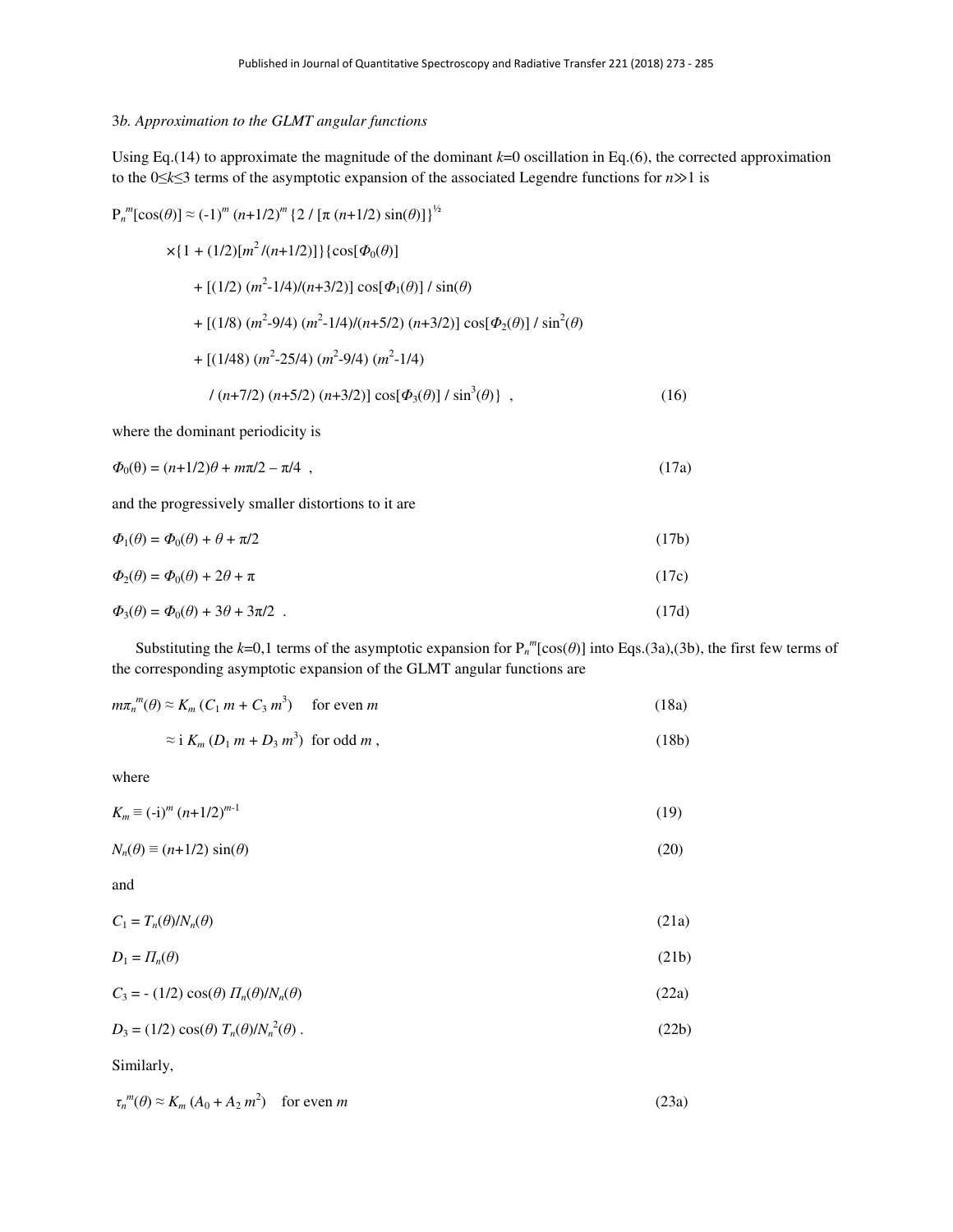| $\approx$ i $K_m (B_0 + B_2 m^2)$ for odd m,                     | (23b) |
|------------------------------------------------------------------|-------|
| where                                                            |       |
| $A_0 = -\prod_n(\theta) N_n(\theta)$                             |       |
| $-(3/8)\cos(\theta) T_n(\theta)/N_n(\theta)$                     |       |
| $-(1/8)\sin(\theta) \Pi_n(\theta)$                               | (24a) |
| $B_0 = T_n(\theta)$                                              |       |
| $-(3/8)\cos(\theta) \Pi_n(\theta)$                               |       |
| + (1/8) $\sin(\theta) T_n(\theta)/N_n(\theta)$                   | (24b) |
| $A_2 = - (1/2) \cos(\theta) T_n(\theta) / N_n(\theta)$           |       |
| $- (1/16) \sin(\theta) \cos(\theta) T_n(\theta) / N_n^2(\theta)$ |       |
| + (7/16) $\cos^2(\theta) \Pi_n(\theta)/N_n(\theta)$              |       |
| + (1/4) $\sin^2(\theta) \Pi_n(\theta)/N_n(\theta)$               | (25a) |
| $B_2 = - (1/2) \cos(\theta) \prod_n(\theta)$                     |       |
| $-(1/16) \sin(\theta) \cos(\theta) \Pi_n(\theta) / N_n(\theta)$  |       |
| $(7/16)\cos^2(\theta) T_n(\theta)/N_n^2(\theta)$                 |       |

 $-(1/4) \sin^2(\theta) T_n(\theta) / N_n^2$ 

These expressions require a number of comments. For  $n \gg 1$ , the factor of  $(n+1/2)^{m-1}$  in  $K_m$  of Eq.(19) means that the magnitude of the GLMT angular functions rapidly becomes quite large as *m* increases. This was seen in the case of *n*=30, *m*=6 treated above. This rapid increase in value produces some uncertainty as to the best place to cut off the *m* sums in numerical computations. But the  $1/(n+1/2)^m$  factor in Eqs.(4a),(4b) cancels away the rapid increase in the GLMT angular functions. The point of view taken here is that by allowing this cancellation occur analytically rather than numerically where it is more difficult to identify and interpret, one will hopefully obtain a useful simplification of the equations. The various terms of the series expansion of the GLMT angular functions have a number of significant properties. (i) The terms in the series for  $m\pi_n^m(\theta)$  are proportional to odd powers of *m*, and the terms in the series for  $\tau_n^m(\theta)$  are proportional to even powers of *m*. If  $k \geq 2$  terms in the asymptotic expansion of  $P_n^m$ [cos( $\theta$ )] had been included, higher powers of *m* would have occurred in Eqs.(18),(23). (ii) The function  $\Pi_n(\theta)$  of Eq.(13a) is a factor of (*n*+1/2) smaller in magnitude than *Tn*(*θ*) of Eq.(13b), and so one can assume that *Πn*(*θ*)≪  $T_n(\theta)$  when  $n \gg 1$  and  $\theta$  is not near one of the zeros of  $T_n(\theta)$ . (iii) Equations (21),(22),(24),(25) for  $m\pi_n^m(\theta)$  and  $\tau_n^m(\theta)$ contain  $\Pi_n(\theta)$  and  $T_n(\theta)/N_n(\theta)$  as a pair conjugate functions of roughly equal magnitude for even and odd *m*. (iv) Equations (18)-(25) give the first few terms in a series expansion of the GLMT angular functions in powers of (1/*n*) and  $(m^2/n)$ . We are assuming here that  $n \gg 1$  and  $(m^2/n) \le 1$ . As a shorthand, let  $T_n(\theta)$  be of order (*T*). Then  $\Pi_n(\theta)$  is of order ( $T/n$ ). Using the  $k=0,1$  terms of the asymptotic series of the associated Legendre functions of Eq.(6),  $C_1$  and *D*<sub>1</sub> are of order (*mT*/*n*) and give the dominant contribution to  $m\pi_n^m(\theta)$ . The terms *C*<sub>3</sub> and *D*<sub>3</sub> are of order ( $m^3T/n^2$ ) and are corrections to the dominant contribution. Smaller corrections of order  $(mT/n^2)$ ,  $(m^3T/n^3)$ , and  $(m^5T/n^3)$  also result from the *k*=1 term of the asymptotic series, but have been omitted in Eqs.(18)-(22). One should note that the rate of convergence of terms with higher powers of  $(m^2/n)$  is expected to be significantly slower than those with

 $(\theta)$ . (25b)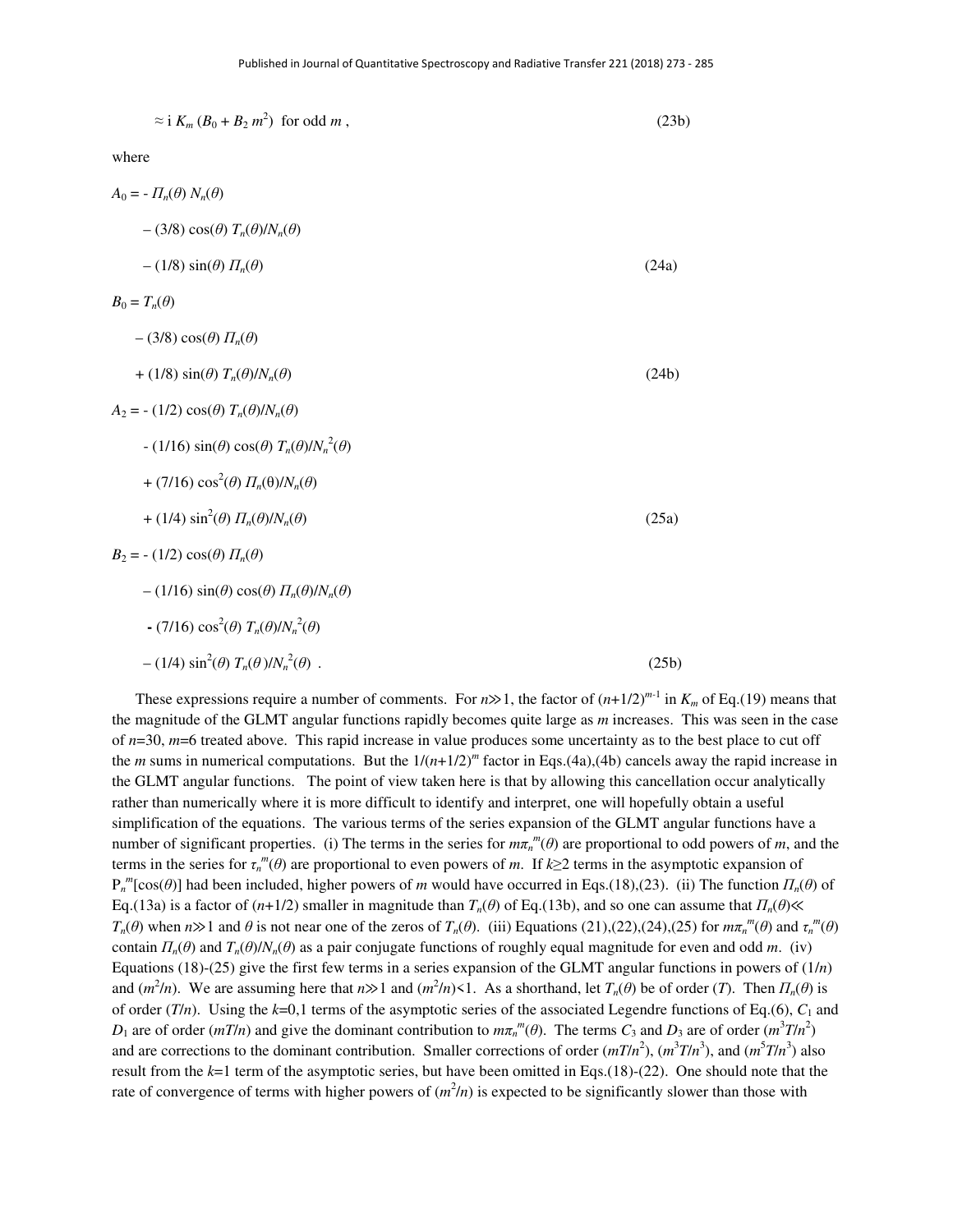higher powers of (1/*n*). No terms of order  $(mT/n)$  or  $(m^3T/n^2)$ , in addition to those given in Eqs.(21),(22), occur if either the *k*=2 term of the asymptotic series or the postulated third term of the *k*=0 amplitude correction mentioned following Eq.(15) are considered.

 Similarly, using the *k*=0,1 terms of the asymptotic series of the associated Legendre functions, the first term in *A*<sub>0</sub> and *B*<sub>0</sub> of Eqs.(24a),(24b) is of order (*T*) and is the dominant contribution to  $\tau_n^m(\theta)$ . The first term of  $A_2$  and  $B_2$  is of order  $(m^2T/n)$  and is a correction to the dominant contribution. The last two terms of  $A_0$  and  $B_0$  are of order  $(T/n)$ and are smaller corrections, and the final three terms of  $A_2$  and  $B_2$  are of order  $(m^2T/n^2)$  and are yet smaller corrections. The  $k=1$  term of the asymptotic series also gives rise to smaller corrections of order  $(T/n^2)$ ,  $(m^2T/n^3)$ ,  $(m^4T/n^2)$ , and  $(m^4T/n^3)$  which have been omitted. No additional terms of order  $(T)$ ,  $(T/n)$ ,  $(m^2T/n)$ , and  $(m^2T/n^2)$ , in addition to those given in Eqs.(24),(25), occur if either the *k*=2 term of the asymptotic series or the postulated third term of the  $k=0$  amplitude correction are considered. Thus the series expansions of  $A_0$ ,  $B_0$ ,  $C_1$ ,  $D_1$ ,  $A_2$ ,  $B_2$ ,  $C_3$ ,  $D_3$  in powers of 1/(*n*+1/2) should be rapidly convergent for *n*≫1, hopefully requiring only a small number of such terms for an accurate evaluation of  $S_1$  and  $S_2$ .

#### *3c. Analytical Evaluation of the m Sums*

The series expansions of the GLMT angular functions of Eqs.(18)-(25) are now inserted into the sums over *m* in  $S_1$ and  $S_2$  of Eqs.(4a),(4b). The sums now have the form

$$
\sum_{m=0}^{n} (e^{\alpha \sigma}) m^p I_m(Q_n) \left\{ \cos(m\chi) \text{ or } \sin(m\chi) \right\},\tag{26}
$$

where *p* is an integer power,  $I_m$  is a modified Bessel function,  $Q_n$  and  $\gamma$  are given by Eqs.(5c),(5e), and the sum is over either even (e) or odd (o) non-negative values of *m*. Since for large *Qn*, the modified Bessel functions I*m* become nearly exponential in  $Q_n$  and independent of *m*, (see Eq.(11.136) of [3]) performing the *m* sums analytically should result in further simplifications of  $S_1$  and  $S_2$ . All the required sums can be exactly evaluated analytically using the generating functions for modified Bessel functions if the upper limit of the sum is changed from *n*≫1 to infinity (see Eqs.(9.1.44),(9.1.45) of [5] and Eq.(11.110) of [3]). For *p*=0, one obtains

$$
\sum_{m=1}^{\infty} \mathcal{L}_{m}^{(0)} \mathcal{L}_{m}(\mathcal{Q}_{n}) \cos(m\chi) = \cosh[\mathcal{Q}_{n}\cos(\chi)] \cos(\chi) \tag{27a}
$$

$$
I_1(Q_n) + \sum_{m=2}^{\infty} I_m^+(Q_n) \cos(m\chi) = \sinh[Q_n \cos(\chi)] \cos(\chi)
$$
 (27b)

$$
\sum_{m=1}^{\infty} \ln \left( Q_n \right) \sin(m\chi) = \cosh \left[ Q_n \cos(\chi) \right] \sin(\chi) \tag{27c}
$$

$$
\sum_{m=2}^{\infty} \ln \left( Q_n \right) \sin(m\chi) = \sinh [Q_n \cos(\chi)] \sin(\chi) \quad . \tag{27d}
$$

The sums for *p*≥1 are evaluated by repeated differentiation of Eqs.(27a)-(27d) with respect to *χ*. However, progressively higher order derivatives will produce higher powers of the multiplicative factor  $Q_n$ . Since  $Q_n$  is proportional to *ε* of Eq.(5d), as long as *ε*≪1 these higher order terms will make progressively smaller contributions to the scattering amplitudes  $S_1$  and  $S_2$ . Lastly, it should be noted that the sums over *m* given above, but with  $I_m^+$ replaced by  $I_m^-$  and  $I_m^-$  replaced by  $I_m^+$ , cannot be evaluated using the generating function for modified Bessel functions. Thus it appears most fortuitous that the sums appearing in the approximation to  $S_1$  and  $S_2$  are those which can be analytically evaluated.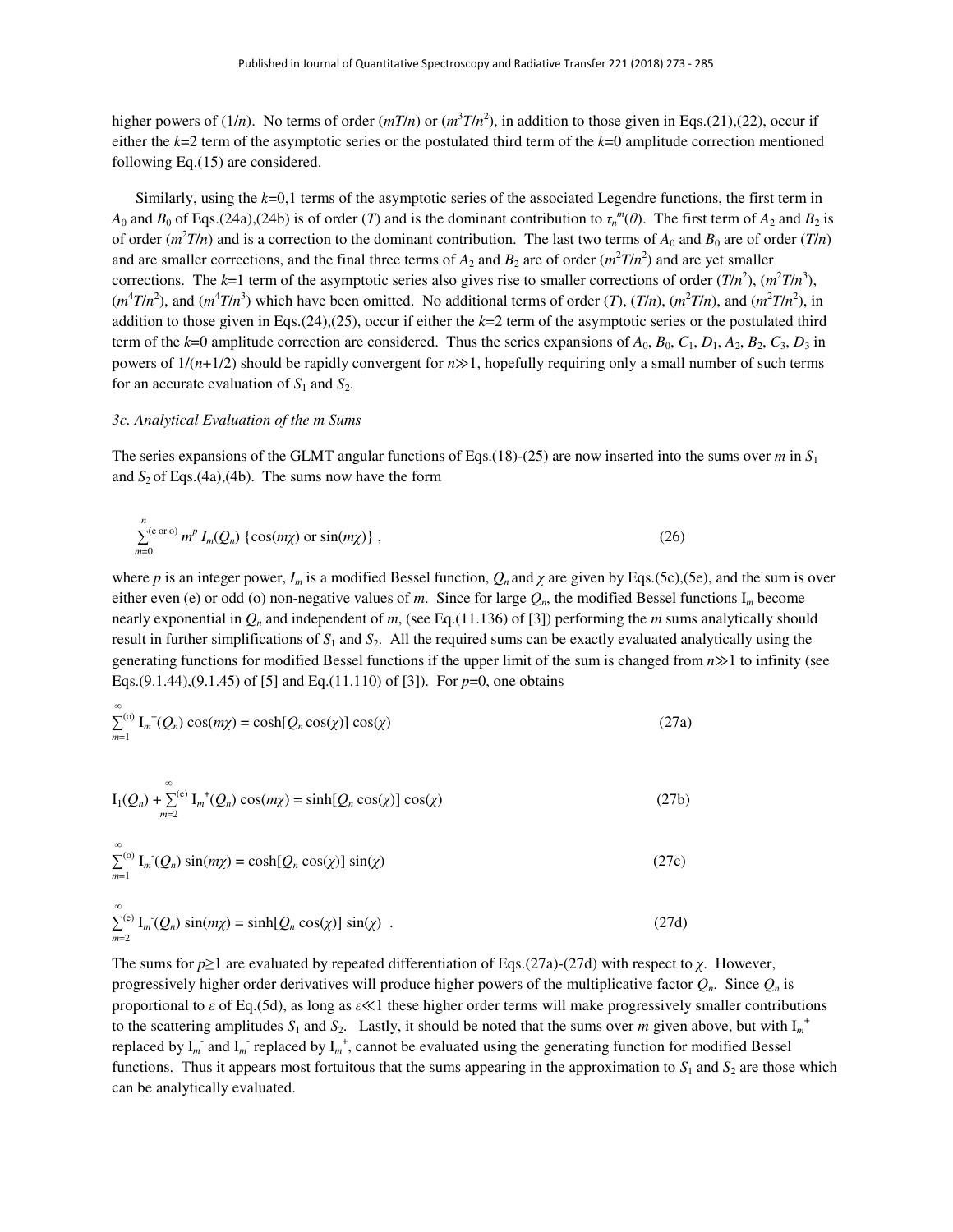When the sums over *m* in the scattering amplitudes are exactly analytically evaluated with the upper limit of the sum increased to infinity, the various order contributions to the scattering amplitudes are organized differently than they were for the GLMT angular functions. For example, corrections to the GLMT angular functions of order  $(T/n^2)$ and  $(m^2T/n^2)$  arising from the  $k=2$  term of the asymptotic expansion of the associated Legendre functions of Eq.(6) were calculated in Sec.3b. But corrections to the angular functions of order  $(m^4T/n^2)$  resulting from the postulated third term of the approximation of the dominant *k*=0 amplitude described following Eq.(15) were not. When the sums over *m* are evaluated analytically for each of these three corrections to the angular functions, they all produce corrections to the scattering amplitudes of order  $(T/n^2)$ . Since all such corrections of order  $(m^pT/n^2)$  were not calculated here, they will not be considered further. Thus in Sec.3d, only the terms in the scattering amplitudes of order (*T*) and (*T*/*n*) are included. Specifically,  $A_2$  and  $B_2$  of Eqs.(25a),(25b) are truncated at

| $A_2 = - (1/2) \cos(\theta) T_n(\theta) / N_n(\theta)$ | (28a) |
|--------------------------------------------------------|-------|
|--------------------------------------------------------|-------|

| $B_2 = - (1/2) \cos(\theta) \Pi_n(\theta)$ | (28b) |
|--------------------------------------------|-------|
|--------------------------------------------|-------|

and Eqs.(22a),(22b) are replaced by

$$
C_3 = 0 \tag{28c}
$$

$$
D_3 = 0. \tag{28d}
$$

# *3d. Approximation of the Scattering Amplitudes*

Substituting the sums over *m* for  $0 \le p \le 3$  into Eqs.(4a),(4b), one obtains expressions for the off-axis scattering amplitudes  $S_1(\theta, \varphi; \rho_0, \varphi_0)$  and  $S_2(\theta, \varphi; \rho_0, \varphi_0)$  for the arbitrary off-axis beam position ( $\rho_0$ ,  $\varphi_0$ ) and scattering plane orientation  $\varphi$ , in which the only sum to be evaluated numerically is the sum over partial waves *n*. For an incident *x*polarized off-axis localized model Gaussian beam one obtains

$$
S_1(\theta, \varphi; \rho_0, \varphi_0) \approx \sum_{n=1}^{\infty} c_n F_n b_n \left\{ (ch) \sin(\varphi) R_1(\theta) + i (sh) \sin(\varphi) R_2(\theta) \right.
$$
  
+ i  $(ch) \cos(\varphi) R_3(\theta) + (sh) \cos(\varphi) R_4(\theta)$ }  
+  $\sum_{n=1}^{\infty} c_n F_n a_n \left\{ (ch) \sin(\varphi) R_5(\theta) + i (sh) \sin(\varphi) R_6(\theta) \right\}$ 

$$
+ i (ch) cos(\varphi) R_7(\theta) + (sh) cos(\varphi) R_8(\theta) \}, \qquad (29)
$$

where (*ch*) and (*sh*) are shorthand symbols for

$$
(ch) \equiv \cosh[Q_n \cos(\chi)] \tag{30a}
$$

$$
(sh) \equiv \sinh[Q_n \cos(\chi)] \tag{30b}
$$

$$
R_1(\theta) = B_0 + B_2 [1 - Q_n^2 \sin^2(\chi)] + i A_2 Q_n \cos(\chi)
$$
 (31a)

$$
R_2(\theta) = A_0 + A_2 [1 - Q_n^2 \sin^2(\chi)] - i B_2 Q_n \cos(\chi)
$$
 (31b)

$$
R_3(\theta) = 2A_2 Q_n \sin(\chi) \tag{31c}
$$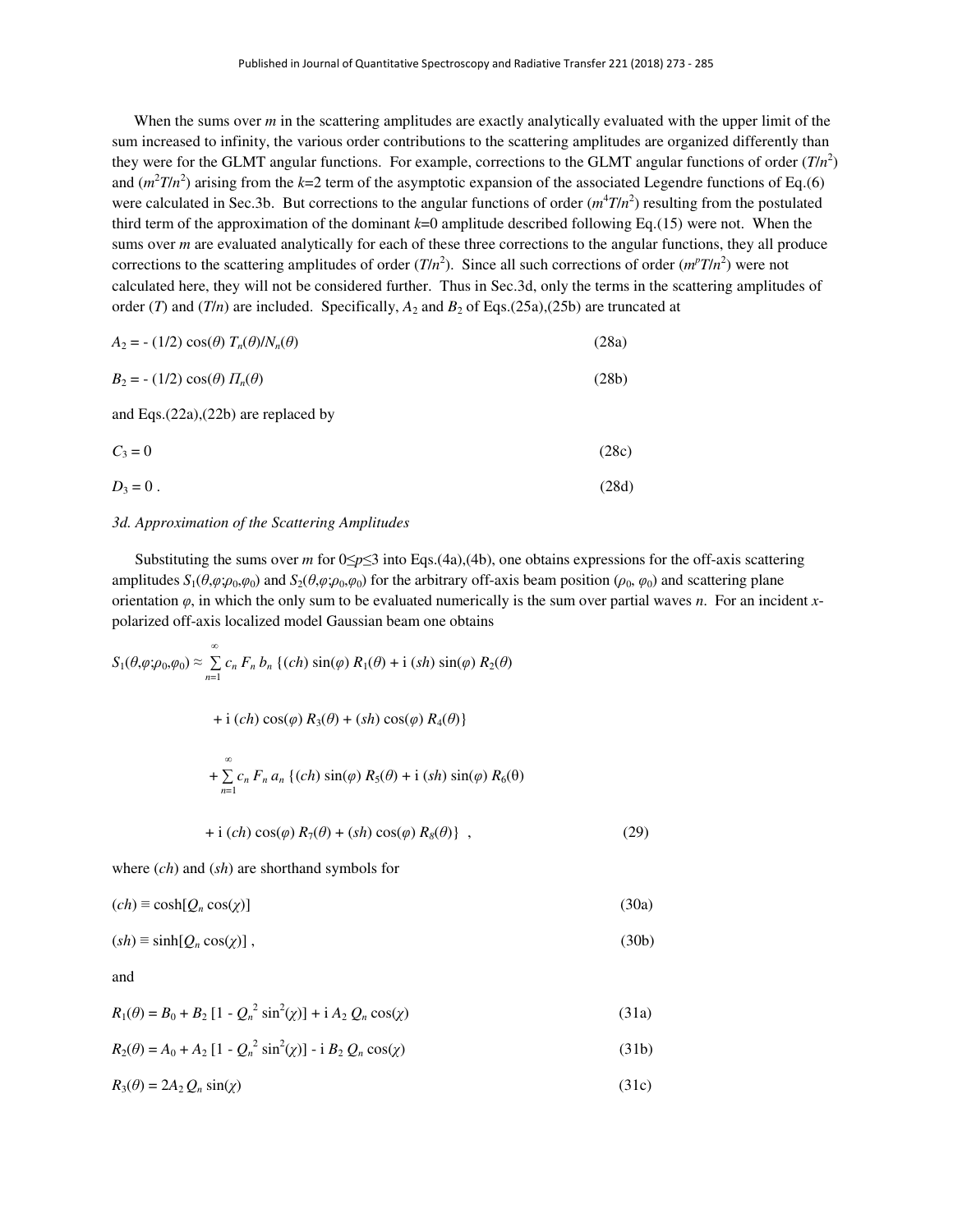$$
R_4(\theta) = 2B_2 Q_n \sin(\chi) \tag{31d}
$$

$$
R_5(\theta) = D_1 \tag{31e}
$$

$$
R_6(\theta) = C_1 \tag{31f}
$$

$$
R_7(\theta) = C_1 Q_n \sin(\chi) \tag{31g}
$$

$$
R_8(\theta) = D_1 Q_n \sin(\chi) \tag{31h}
$$

Similarly,

$$
S_2(\theta, \varphi; \rho_0, \varphi_0) \approx \sum_{n=1}^{\infty} c_n F_n a_n \left\{ (ch) \cos(\varphi) R_1(\theta) + i (sh) \cos(\varphi) R_2(\theta) \right\}
$$

$$
-i (ch) \sin(\varphi) R_3(\theta) - (sh) \sin(\varphi) R_4(\theta)
$$
  
+ 
$$
\sum_{n=1}^{\infty} c_n F_n b_n \{ (ch) \cos(\varphi) R_5(\theta) + i (sh) \cos(\varphi) R_6(\theta)
$$
  
- 
$$
-i (ch) \sin(\varphi) R_7(\theta) - (sh) \sin(\varphi) R_8(\theta) \} .
$$
 (32)

As was the case for the exact GLMT scattering amplitudes, the approximation to the scattering amplitudes for an incident *y*-polarized off-axis localized model Gaussian beam is given by the following prescription. The approximate scattering amplitude  $S_2$  for a *y*-polarized beam is identical to  $S_1$  for an *x*-polarized beam with  $a_n$  and  $b_n$ interchanged, and  $S_1$  for a *y*-polarized beam is the negative of  $S_2$  for an *x*-polarized beam with  $a_n$  and  $b_n$ interchanged. The region of validity of Eqs.(29)-(32) is nominally 0°≪*θ*≪180°, where the exact interval is expected to depend on the specific beam and particle parameters chosen. This point will be discussed further in Secs.4,5d below and in Sec.3 of [2]. In addition, the validity of the series expansion of the GLMT angular functions assumed that *n*≫1. In Lorenz-Mie theory this corresponds to scattering in the short wavelength limit, *λ*≪*a*, where the contribution of large partial waves is more important than that of small partial waves (see Sec.12.33 of [9]).

#### **4. Simplifications for Co-Polarized and Crossed-Polarized Scattering**

We now limit our interest to the scattering geometry described in Sec.1 with the scattering plane horizontal,  $\varphi = 90^\circ$ . In the first case examined here, the incident Gaussian beam is translated off-axis in the scattering plane with  $\varphi_0$ = 90°. Substituting into Eqs.(31a)-(31h), the co-polarized scattering amplitudes are given by the  $R_i(\theta)$  terms with *i*=1, 2, 5, 6,

$$
S_{VV}(\theta;\rho_0) \approx \sum_{n=1}^{\infty} c_n F_n b_n \{ \cosh(Q_n) [B_0 + B_2 (1 - Q_n^2) - i A_2 Q_n ]
$$

$$
- i \sinh(Q_n) [A_0 + A_2 (1 - Q_n^2) + i B_2 Q_n ] \}
$$

$$
+ \sum_{n=1}^{\infty} c_n F_n a_n [\cosh(Q_n) D_1 - i \sinh(Q_n) C_1]
$$
(33a)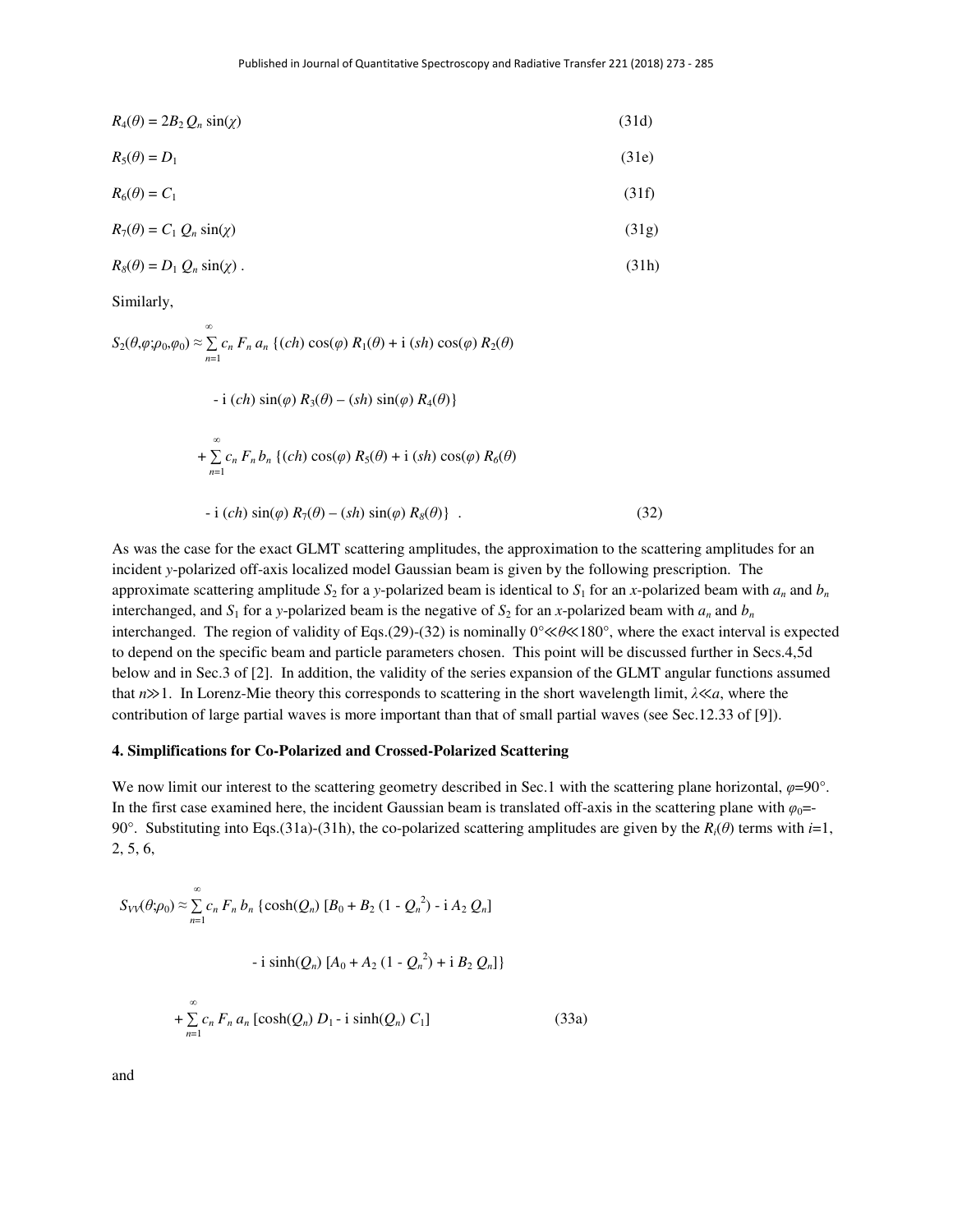$$
S_{HH}(\theta;\rho_0) \approx \sum_{n=1}^{\infty} c_n F_n a_n \{ \cosh(Q_n) [B_0 + B_2 (1 - Q_n^2) - i A_2 Q_n] \}
$$
  
- i sinh( $Q_n$ )  $[A_0 + A_2 (1 - Q_n^2) + i B_2 Q_n] \}$   
+  $\sum_{n=1}^{\infty} c_n F_n b_n [\cosh(Q_n) D_1 - i \sinh(Q_n) C_1]$  (33b)

The cross-polarized scattering amplitudes are

$$
S_{VH}(\theta; \rho_0) = S_{HV}(\theta; \rho_0) = 0 \tag{34}
$$

The scattering amplitudes  $S_{VV}(\theta)$  and  $S_{HH}(\theta)$  were computed for the beam parameters  $\lambda = 0.5145$  µm,  $\rho_0 = 40$ µm,  $\varphi_0 =$  $-90^\circ$ ,  $w_0 = 20 \mu$ m and the particle parameters *a* = 43.3 μm, *M*=1.33 of [8] in the *φ*=90° scattering plane for  $0^\circ \le \theta \le$ 360°. The red curves in Figs.1,2 are the exact localized model GLMT scattered VV and HH intensity, respectively, and the blue curves are the approximation of Eqs.(33a),(33b), consisting of the dominant term of order (*T*) and the first order correction of order (*T/n*). Since the approximation diverges as  $\theta \rightarrow 0^{\circ}$ ,180° (see for example Fig.3 of [2]), it is shown in Figs.1-6 for  $1.9^{\circ} \le \theta \le 178.1^{\circ}$ . In addition, although the approximation was expected in Sec.3a to be valid for *n*≫1, the numerical computations leading to Figs.1-6 used it for all partial waves. Examination of Figs.1,2 shows that the magnitude of the approximation for both co-polarization states is in good agreement with that of the exact GLMT intensity over many decades for virtually the entire scattering angle interval. The greatest difference between the exact GLMT and approximate intensity occurs when the intensity is the weakest, due to the delicate destructive interference of the partial wave contributions. The phase of the high spatial frequency oscillations in the approximate intensity is seen to drift with respect to that of the oscillations in the exact GLMT intensity in a number of places, and certainly could affect the extent of destructive interference in the regions of weakest intensity mentioned above. The VV intensity oscillations in Fig.1 are in-phase in the first- and second-order rainbow regions and at  $\theta \sim 90^\circ$ , they appear to be about  $90^\circ$  out of phase at  $\theta \sim 70^\circ$ , 340°, and they are 180° out of phase at  $\theta \sim 20^\circ$ , 290°, and for the external reflection ripple superimposed on the principal peak of the second-order rainbow. The situation in Fig.2 for the HH intensity is similar. If a detector array is sufficiently coarse so as to average over the high spatial frequency intensity oscillations, the angle-averaged intensity of the approximation matches that of the exact GLMT intensity quite well. But the phase drift of the oscillations in the approximation can have significant consequences, as will be seen in [2] where time-domain scattering is considered.

As a further approximation to  $S_{VV}$  and  $S_{HH}$  for an off-axis beam in the scattering plane, the dominant portion of  $S_{VV}$  and  $S_{HH}$  of Eqs.(33a),(33b) of order (*T*) is,

$$
S_{VV}(\theta;\rho_0) \approx \sum_{n=1}^{\infty} c_n F_n b_n [T_n(\theta) \cosh(Q_n) + i H_n(\theta) N_n(\theta) \sinh(Q_n)] \quad . \tag{35a}
$$

$$
S_{HH}(\theta; \rho_0) \approx \sum_{n=1}^{\infty} c_n F_n a_n [T_n(\theta) \cosh(Q_n) + i \Pi_n(\theta) N_n(\theta) \sinh(Q_n)] \tag{35b}
$$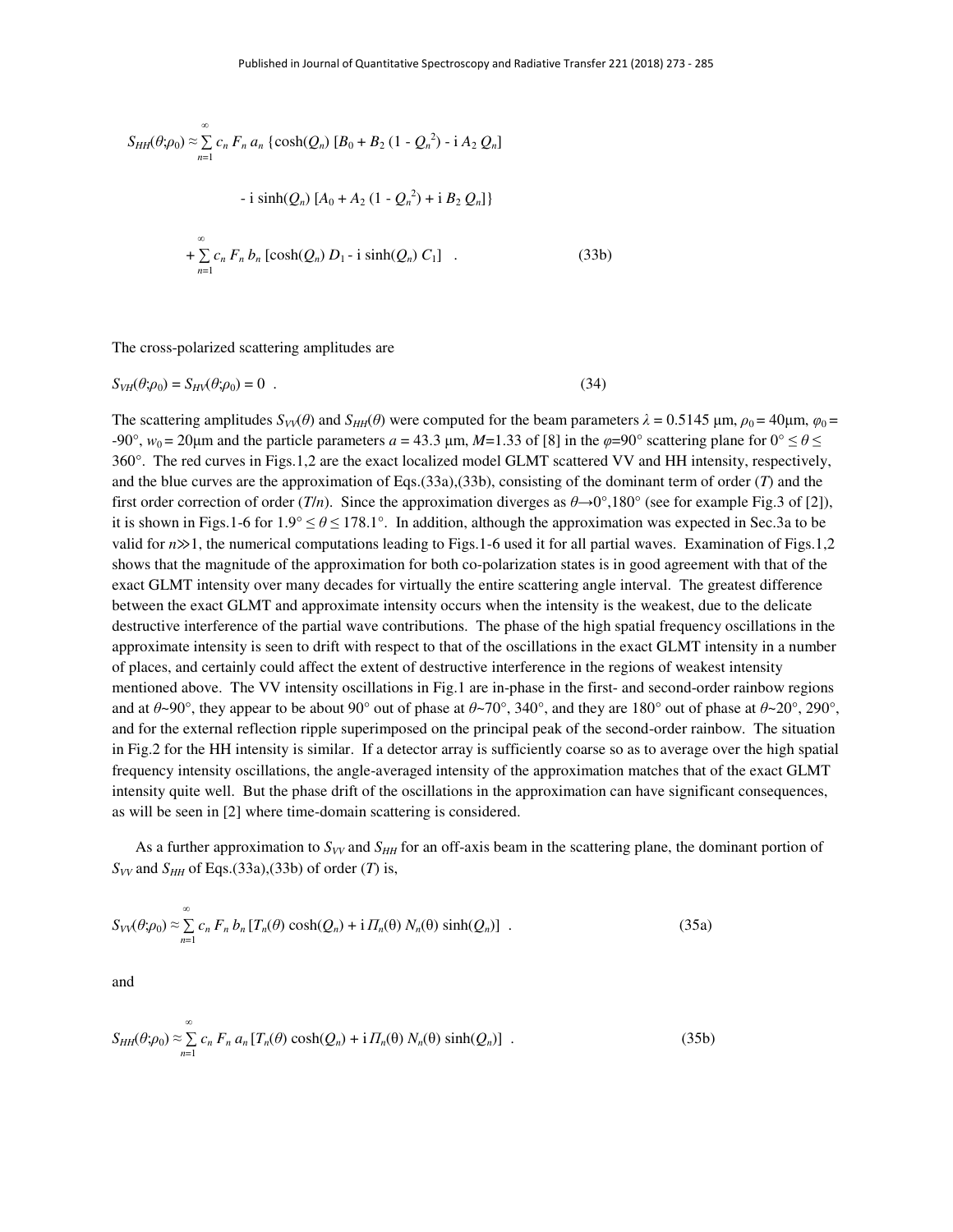

Fig.1: Scattered intensity |S<sub>*V*I<sup>*Q*</sup></sup> as a function of the scattering angle θ for 0°≤*θ*≤360° for a Gaussian beam with *λ*=0.5145μm, *w*<sub>0</sub>=20μm incident on a</sub> homogeneous spherical particle with *a*=43.3μm, *M*=1.33. The scattering plane is *φ*=90°, and the beam is off-axis in the scattering plane with *ρ*<sub>0</sub>=40μm, *φ*<sub>0</sub>=-90°. The scattered intensity  $|S_{VH}|^2$  is identically zero. The exact GLMT result is given by the red curves, and the approximation of Secs.3,4 is given by the blue curves.



Fig.2: Scattered intensity  $|S_{HH}|^2$  as a function of the scattering angle  $\theta$  for the same beam, particle, and detector plane parameters as in Fig.1.  $|S_{HH}|^2$  is identically zero. The exact GLMT result is given by the red curves, and the approximation of Secs.3,4 is given by the blue curves.



Fig.3: Scattered intensity |*S*<sub>*V*V</sub><sup>2</sup> and |*S*<sub>*VH*</sub><sup>2</sup> as a function of the scattering angle *θ* for 0°≤*β*≤180° for the Gaussian beam and particle of Fig.1. The scattering plane is  $\varphi$ =90°, and the beam is off-axis perpendicular to the scattering plane with off-axis incidence  $\rho_0$ =40μm,  $\varphi_0$ =180°. The exact GLMT result is given by the red curves, and the approximation of Secs.3,4 is given by the blue curves.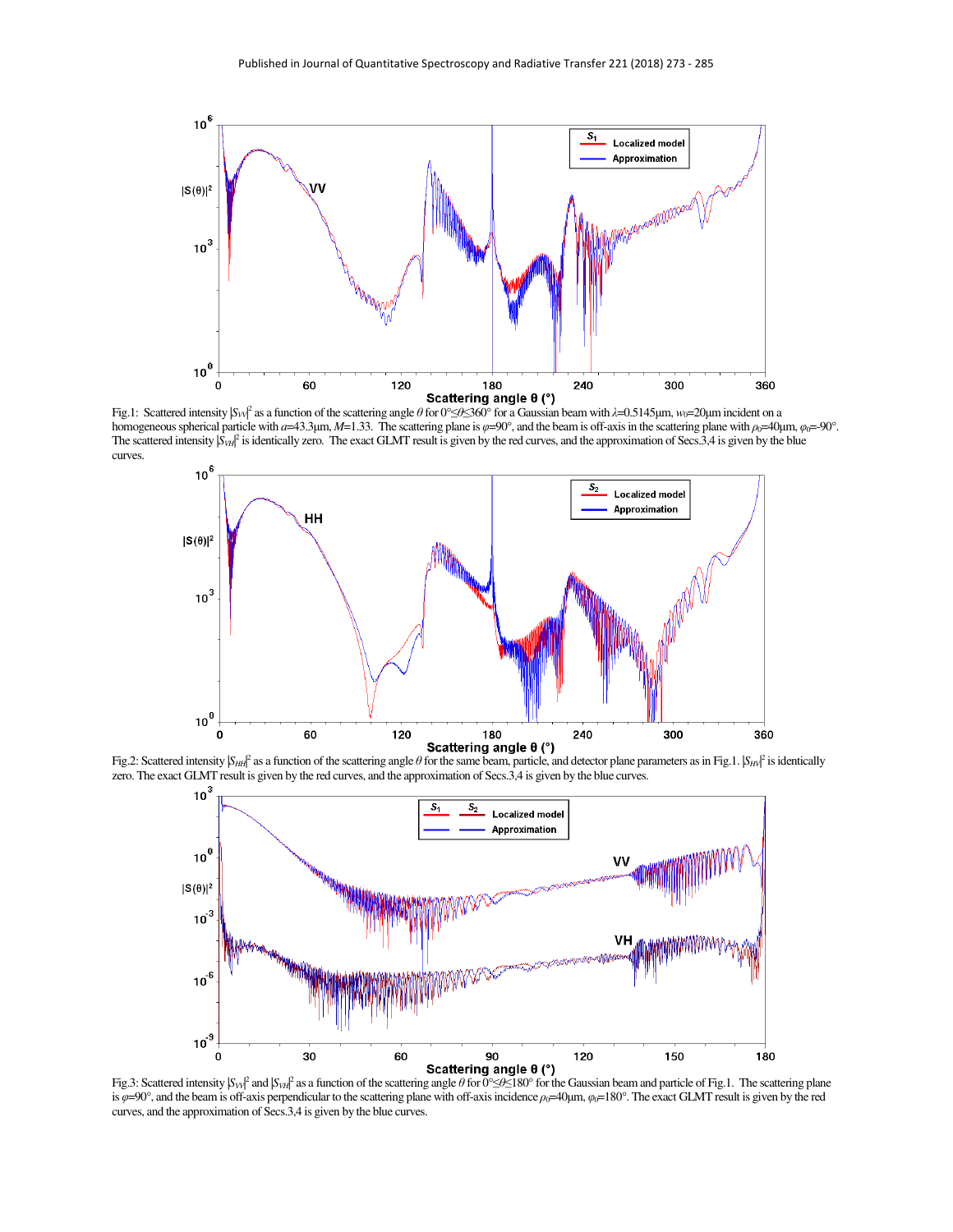

Fig.4: Scattered intensity  $|S_{HH}|^2$  and  $|S_{HV}|^2$  as a function of the scattering angle  $\theta$  for the same beam, particle, and detector plane parameters as in Fig.3. The exact GLMT result is given by the red curves, and the approximation of Secs.3,4 is given by the blue curves.



Fig.5: Scattered intensity  $|S_1|^2$  and  $|S_2|^2$  as a function of the scattering angle  $\theta$  for  $0^\circ \leq \theta \leq 360^\circ$  for the Gaussian beam and particle of Fig.1. The scattering plane is *φ*=90°, and the beam is off-axis with *ρ*<sub>0</sub>=40μm, *φ*<sub>0</sub>=-45°. The exact GLMT result is given by the red curves, and the approximation of Secs.3,4 is given by the blue curves.



Fig.6: Scattered intensity  $\beta_1|^2$  and  $\beta_2|^2$  as a function of the scattering angle *θ* for the same beam, particle, and detector plane parameters as in Fig.5. The scattering plane is  $\varphi$ =90°, and the beam is off-axis with  $\rho_0$ =40μm,  $\varphi_0$ =45°. The exact GLMT result is given by the red curves, and the approximation of Secs.3,4 is given by the blue curves.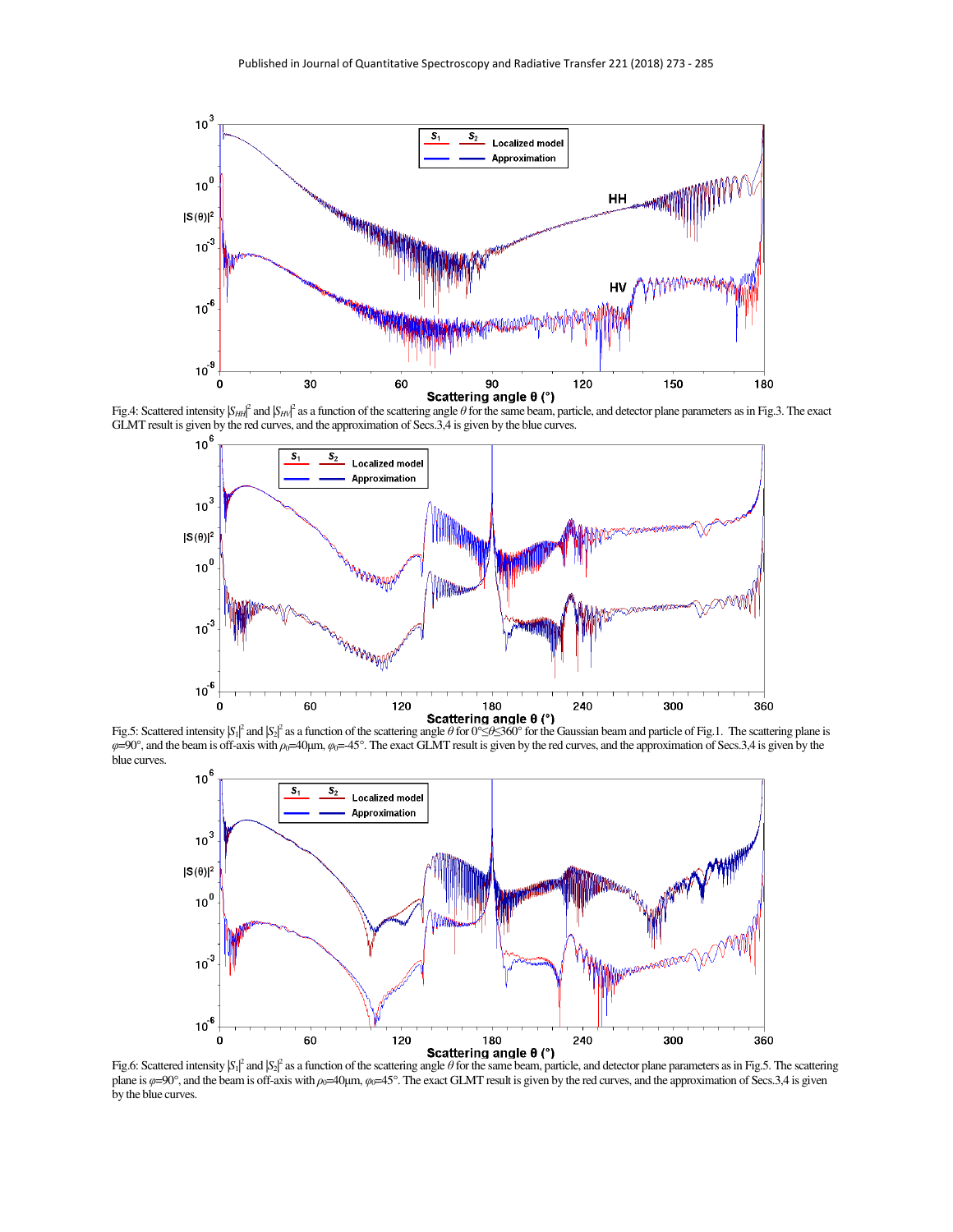Numerical computations with Eqs.(35a),(35b) gave results that were virtually identical to the results of Figs.1,2 that used Eqs.(33a),(33b). In addition,  $cosh(Q_n)$  and  $sinh(Q_n)$  asymptotically approach (1/2)  $exp(Q_n)$  for  $Q_n \gg 1$ . For the example discussed here, the largest partial wave computed [10] is  $n_{max}$ =563 giving  $Q_{nmax}$ =9.0, which easily satisfies the  $Q_n$  is 1 condition. Substituting this further approximation into Eqs.(35a),(35b) one obtains

$$
S_{VV}(\theta;\rho_0) \approx \sum_{n=1}^{\infty} c_n F_n \exp[(n+1/2) \varepsilon] b_n [T_n(\theta) + i H_n(\theta) N_n(\theta)]/2
$$
 (36a)

$$
S_{HH}(\theta;\rho_0) \approx \sum_{n=1}^{\infty} c_n F_n \exp[(n+1/2) \varepsilon] a_n [T_n(\theta) + i H_n(\theta) N_n(\theta)]/2
$$
 (36b)

Equations (36a),(36b) are identical to the simple ray-theory-based approximation of Eqs.(43a),(43b),(47) of [1] with the cos[(*n*+1/2) $θ$ -π/4] term in  $T_n(θ)$  of Eqs.(12b),(13b) now replaced in Eqs.(36a),(36b) by (1/2) exp{i[(*n*+1/2) $θ$ - $\pi/4$ ], and agreeing with the convention used in Sec.5 of [11].

 We next consider the case when the focused Gaussian beam is translated off-axis perpendicular to the scattering plane with  $\varphi_0 = 180^\circ$ . For co-polarized scattering, substitution into Eqs.(31a)-(31h) gives the *R<sub>i</sub>*( $\theta$ ) terms with *i*=1, 5,

$$
S_{VV}(\theta;\rho_0) \approx \sum_{n=1}^{\infty} c_n F_n \{b_n [B_0 + B_2 (1 - Q_n^2)] + a_n D_1\}, \qquad (37a)
$$

$$
S_{HH}(\theta; \rho_0) \approx \sum_{n=1}^{\infty} c_n F_n \left\{ a_n \left[ B_0 + B_2 \left( 1 - Q_n^2 \right) \right] + b_n D_1 \right\} \ . \tag{37b}
$$

For future reference, the dominant order (*T*) term of  $S_{VV}$  and  $S_{HH}$  of Eqs.(37a),(37b) is

$$
S_{VV}(\theta;\rho_0) \approx \sum_{n=1}^{\infty} c_n F_n b_n T_n(\theta) , \qquad (38a)
$$

$$
S_{HH}(\theta; \rho_0) \approx \sum_{n=1}^{\infty} c_n F_n a_n T_n(\theta) \quad . \tag{38b}
$$

The amplitudes for crossed-polarized scattering include  $R_i(\theta)$  terms with *i*=3,7,

$$
S_{VH}(\theta; \rho_0) \approx \mathbf{i} \sum_{n=1}^{\infty} c_n F_n Q_n (2a_n A_2 + b_n C_1)
$$
  
= 
$$
- \mathbf{i} \sum_{n=1}^{\infty} c_n F_n Q_n [a_n \cos(\theta) - b_n] T_n(\theta) / N_n(\theta) ,
$$
 (39a)

$$
S_{HV}(\theta;\rho_0) \approx -\mathrm{i} \sum_{n=1}^{\infty} c_n F_n Q_n (2b_n A_2 + a_n C_1)
$$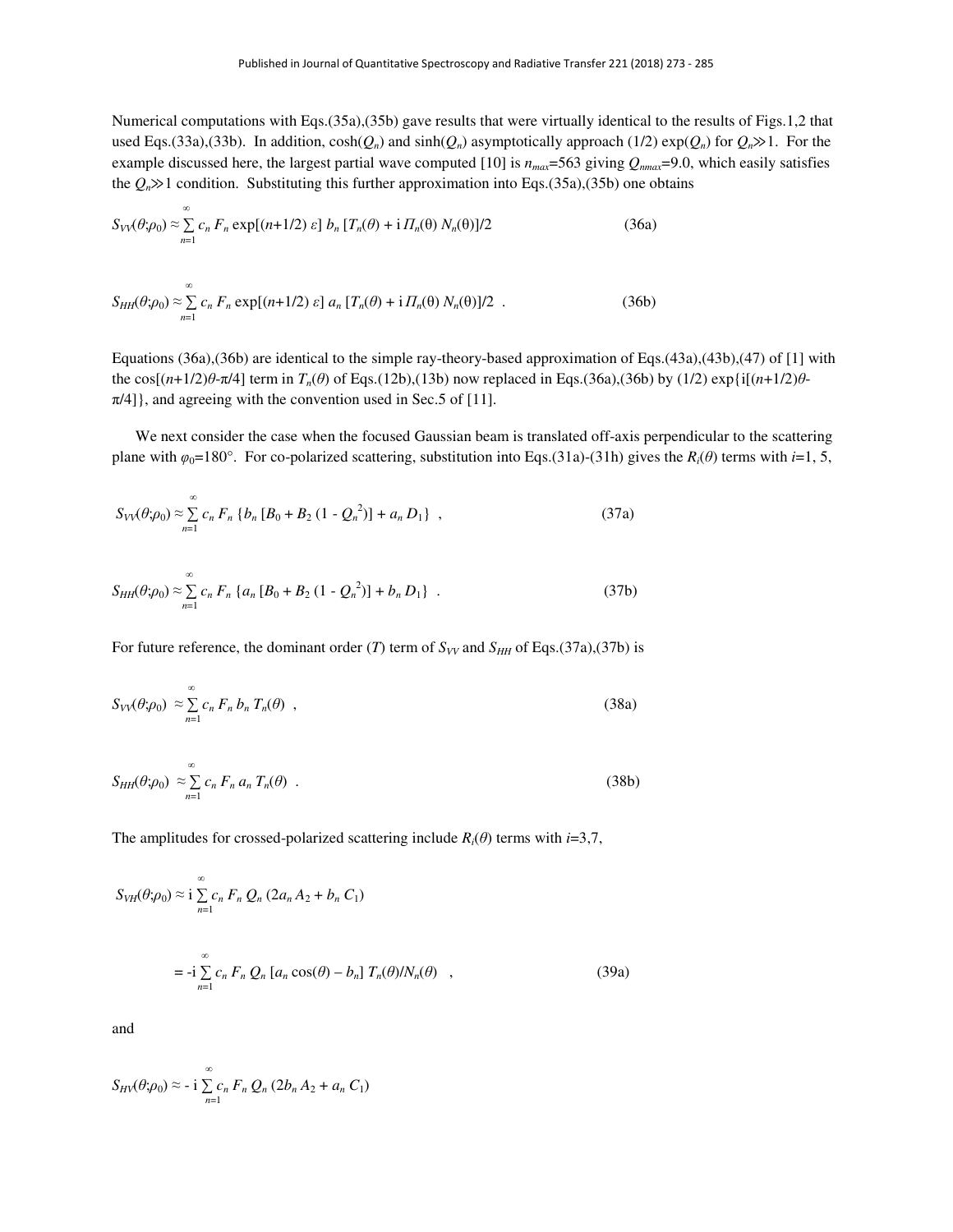$$
= -\mathbf{i}\sum_{n=1}^{\infty} c_n F_n Q_n [a_n - b_n \cos(\theta)] T_n(\theta) / N_n(\theta) \quad . \tag{39b}
$$

 Equations (37)-(39) require a number of comments. (i) It is sensible that the cross-polarized scattering amplitudes  $S_{VH}(\theta)$  and  $S_{HV}(\theta)$  contain roughly similar amounts of TE (i.e. *b<sub>n</sub>*) and TM (i.e. *a<sub>n</sub>*) contributions. (ii) The dominant term of  $S_{VH}$  and  $S_{HV}$  of Eqs.(39a),(39b) is of the same order,  $(T/n)$ , as the first correction to the dominant term of  $S_{VV}$  and  $S_{HH}$  in Eqs.(37a),(37b). The first order correction to the cross-polarized scattering amplitudes, of order  $(T/n^2)$ , was not included for the reasons mentioned in the discussion following Eqs.(27a)-(27d). This could be potentially problematical since our final expressions for  $\tau_n^m(\theta)$  and  $m\pi_n^m(\theta)$  are the result of a number of approximations that are valid for only large partial waves,  $n \gg 1$ , and small azimuthal modes,  $m^2/(n+1/2) \le 1$ . This makes the VH and HV intensities of Eqs.(39a),(39b) potentially more sensitive to the accuracy of all the approximations than are the VV and HH intensities of Eqs.(37a),(37b) . (iii) This concern turns out to be unwarranted. Figures 3,4 show the VV, VH and the HV, HH scattered intensities, respectively for the incident beam translated off-axis perpendicular to the scattering plane with  $\rho_0=40\mu$ m and  $\varphi_0=180^\circ$ . The red curves are the exact GLMT polarization-resolved intensities and the blue curves are the approximation of Eqs.(37),(39). Again, the magnitude of the approximation is in good agreement with the magnitude of the exact GLMT intensity for all four polarization channels over almost the entire angular interval 0°≤*θ*≤180°. But the phase of the high spatial frequency oscillations in the approximation drifts with respect to the phase of the oscillations in the exact GLMT intensity. (iv) As was the case for  $\varphi_0 = -90^\circ$  mentioned above, the agreement with the VV and HH intensities is almost identical if only the dominant term of order (*T*) of Eqs.(38a),(38b) is used in the approximation instead of Eqs.(37a),(37b). (v) Equations (38a),(38b) for  $S_V(\theta)$  and  $S_H(\theta)$  are identical to the simple ray-theory-based approximation of Eqs.(43a),(43b),(48) of [1]. For the input parameters of Figs.1-4, one has  $w_0/a=0.46$ , and the CPU run time of the approximate scattered intensity as a function of *θ* was found to be almost exactly 1/7 of that for the exact GLMT equations. When  $w_0/a$  was decreased to 0.20 and 0.10, the CPU run time of the approximation fell to about 1/14 and 1/60, respectively, of that for the exact GLMT equations, indicating that the approximation is most numerically efficient for large particle sizes and narrowly focused beams.

 Figures 5, 6 show the GLMT scattered intensities (the red and brown curves), and our approximation to them using Eqs.(29)-(32) (the blue curves), for the same beam and particle parameters as in Figs.1-4. The dominant  $|S_1|^2$ =VV intensity and the weaker  $|S_2|^2$ =VH intensity are shown in Fig.5 for  $\varphi$ =90°,  $\varphi_0$ =-45°, and the dominant  $|S_2|^2$ =HH intensity and the weaker  $|S_1|^2$ =HV intensity are shown in Fig.6 for  $\varphi$ =90°,  $\varphi_0$ =45°. The dominant intensities consist of the  $R_i(\theta)$  terms of Eqs.(31a)-(31h) with *i*=1, 2, 5, 6, and the weaker intensities consist of *i*=3, 4, 7, 8. The  $|S_1|^2$  intensity in Fig.5 is a much closer match to the VV intensity in Fig.1 than it is to the VV intensity in Fig.3. We believe this is due to the fact that the beam is located relatively near the incident Descartes ray position of the first- and second-order rainbows on the  $-y$  axis. The weaker  $|S_2|^2$  intensity in Fig.5, contrary to the VH intensity in Fig.3, clearly exhibits the first-order and second-order TE rainbows, and appears quite similar to the dominant  $|S_1|^2$  intensity, except for being a number of orders of magnitude smaller. The  $|S_2|^2$  intensity in Fig.6 is a much closer match to the HH intensity in Fig.2 than it is to the HH intensity in Fig.4. The weaker  $|S_1|^2$  intensity also exhibits the first- and second-order TE rainbows. The reason for this will be discussed below. These results are similar to those that have recently appeared in Figs.7,8 of [12] for an incident elliptical Gaussian beam.

 The cross-polarized scattering amplitudes may be further simplified for an arbitrary off-axis location of the Gaussian beam by substituting  $\varphi=90^\circ$  for the horizontal scattering plane and Eq.(5c) for  $Q_n$  into Eqs.(29),(32), extracting the order (*T*/*n*) term of  $S_{VH}$  and  $S_{HV}$ , and then comparing the result to the order (*T*) term of  $S_{VV}$  and  $S_{HH}$ . In this approximation, one obtains

$$
S_{VH}(\theta; \rho_0, \varphi_0) \approx -i\varepsilon \cos(\varphi_0) \left[ S_{VV}(\theta) - S_{HH}(\theta) \cos(\theta) \right] / \sin(\theta)
$$
(40a)  

$$
S_{HV}(\theta; \rho_0, \varphi_0) \approx -i\varepsilon \cos(\varphi_0) \left[ S_{VV}(\theta) \cos(\theta) - S_{HH}(\theta) \right] / \sin(\theta)
$$
(40b)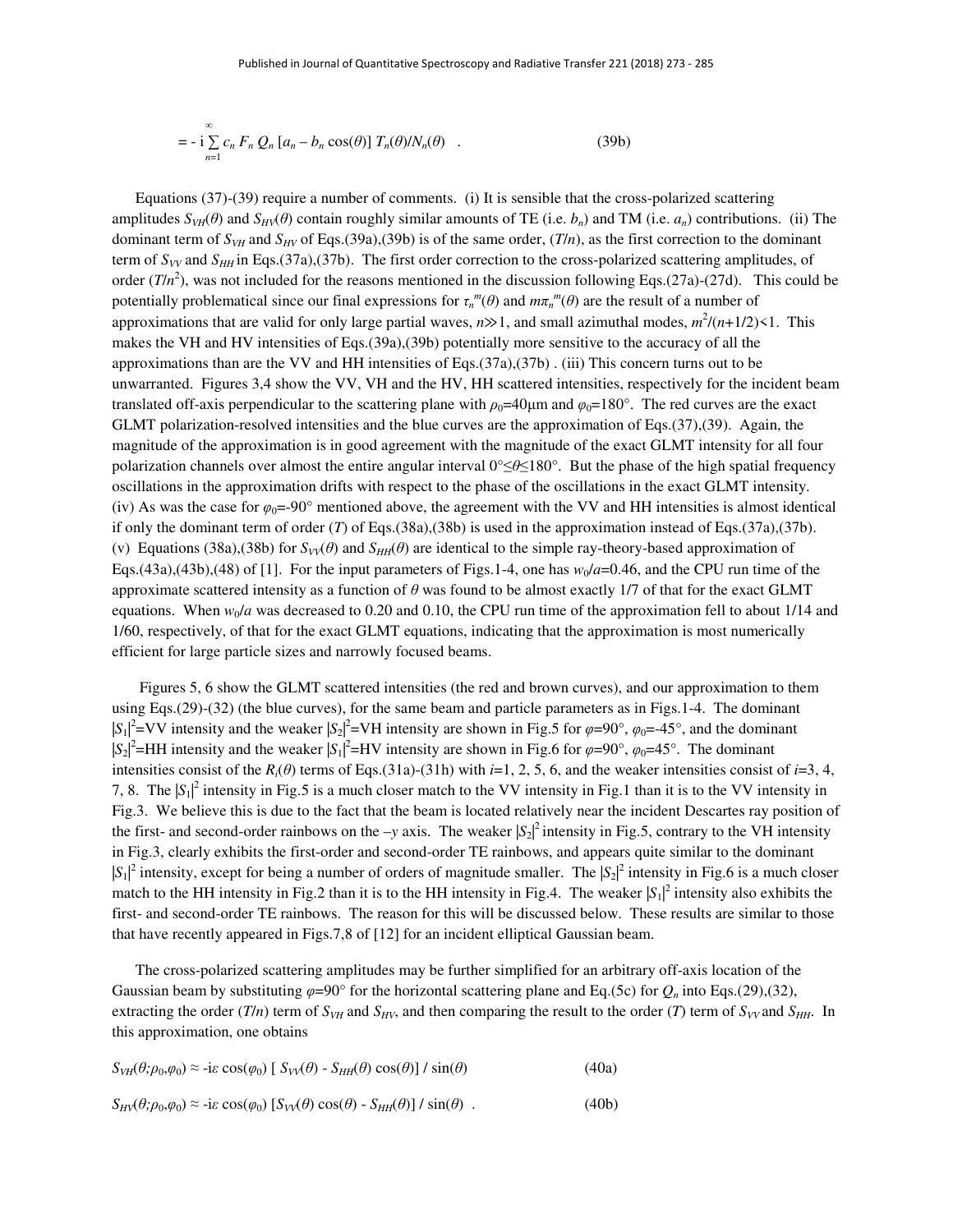The factor of *ε* in Eqs.(40a),(40b) exactly matches the size of the amplitudes predicted on the basis of the circular symmetry breaking and the constraints imposed by Maxwell's equations in Secs.4d, 4e of [1]. At *θ*=90° the amplitude  $S_{VH}$  is purely TE-polarized and  $S_{HV}$  is purely TM-polarized. In addition,  $S_{VH}$  and  $S_{HV}$  are proportional to  $S_{VV}$ *S<sub>HH</sub>* for  $\theta \approx 0^\circ$  and are proportional to  $S_{VV}$ *+S<sub>HH</sub>* for  $\theta \approx 180^\circ$ . Higher-order corrections to  $S_{VV}$  and  $S_{HH}$  will lead to terms in the expressions for  $S_{VH}$  and  $S_{HV}$  having higher powers of *ε*. The relationship between the co-polarized and cross-polarized scattering amplitudes of Eqs.(40a),(40b) explains why the numerical convergence for the exact GLMT scattering amplitudes  $S_{VV}$  and  $S_{HH}$  was achieved in [13] with  $m_{max}=10$  for the sum over azimuthal modes *m*, while  $m_{max}$ =20 was required for convergence of  $S_{VH}$  and  $S_{HV}$ . Since  $S_{VV}$  and  $S_{HH}$  almost totally destructively interfere with each other for  $\theta \approx 0^\circ$  and  $\theta \approx 180^\circ$ , they must be evaluated with great precision in order for their difference to achieve numerical convergence of the much smaller  $S_{VH}$  and  $S_{HV}$ . In addition, Eqs.(40a),(40b) explain why the cross-polarized channels exhibit the TE-polarized first and second order rainbows so frequently. Since the TEpolarized  $S_{VV}$  and the TM-polarized  $S_{HH}$  are present with roughly equal magnitudes, as long as the TE-polarized rainbow with its prominent main peak dominates in  $S_{VV}$  over the TM-polarized rainbow with the main peak absent in *SHH*, the TE rainbows will be visible in both cross-polarized amplitudes. This point will be pursued further in the context of the Debye series in [2].

#### **5.** Approximation for  $\theta \approx 0^\circ$  and  $\theta \approx 180^\circ$

The asymptotic expansion of the associated Legendre functions used in Sec.3a is a transitional approximation valid in the range of scattering angles 0°≪*θ*≪180°. But it is not valid for other ranges such as *θ*≈0° and *θ*≈180°. A different transitional approximation must be employed in these other regions instead, the details of which are described in this section. The use of different approximations in different angular intervals can be avoided by using a uniform approximation which smoothly interpolates between one region of *θ* and another. This mathematically more elegant, but more complicated [14], approach will not be pursued here. As was mentioned in Sec.2c of [1], *SVV*, *SHH*, *SVH*, and *SHV* are individually proportional to the co-polarized and cross-polarized electric fields for 0°≪*θ*≪180°. But their intrinsic *φ*-dependence requires that they be combined together at *θ*=0° and *θ*=180° in order to eliminate that *φ*-dependence and generate the co-polarized and cross-polarized electric fields. The transition between these two regimes is given in this section for near-forward and near-backward scattering.

#### *5a. Near-Forward Scattering*

The GLMT angular functions  $\pi_n^m(\theta)$  and  $\tau_n^m(\theta)$  are well-approximated in the near-forward direction by [8]

| $m\pi_n^{0}(\theta) = 0$ for $m = 0$                                                                       | (41a) |
|------------------------------------------------------------------------------------------------------------|-------|
| $m\pi_n^{m}(\theta) \approx (n+1/2)^m [(n+1/2)/2] [J_{m-1}(\theta_n) + J_{m+1}(\theta_n)]$ for $m \ge 1$   | (41b) |
| $\tau_n^0(\theta) \approx - (n+1/2) \mathbf{J}_1(\theta_n)$ for $m = 0$                                    | (41c) |
| $\tau_n^{m}(\theta) \approx (n+1/2)^m [(n+1/2)/2] [J_{m-1}(\Theta_n) - J_{m+1}(\Theta_n)]$ for $m \ge 1$ , | (41d) |

where

$$
\Theta_n \equiv (n+1/2) \theta \,. \tag{42}
$$

and  $J_m(\Theta_n)$  is a Bessel function. When this approximation to the GLMT angular functions is substituted into Eqs.(4a),(4b) for  $S_1$  and  $S_2$ , the factor of  $(n+1/2)^m$  in the angular function approximation again cancels the factor of  $[1/(n+1/2)]^m$  in Eqs.(4a),(4b). For  $\theta \approx 0^\circ$ , the unit vectors  $\mathbf{u}_0$  and  $\mathbf{u}_\varphi$  become

| $\mathbf{u}_{\theta} \approx \cos(\varphi) \mathbf{u}_{\mathbf{x}} + \sin(\varphi) \mathbf{u}_{\mathbf{v}}$ | (43a) |
|-------------------------------------------------------------------------------------------------------------|-------|
|-------------------------------------------------------------------------------------------------------------|-------|

$$
\mathbf{u}_{\varphi} \approx -\sin(\varphi) \, \mathbf{u}_{\mathbf{x}} + \cos(\varphi) \, \mathbf{u}_{\mathbf{y}} \tag{43b}
$$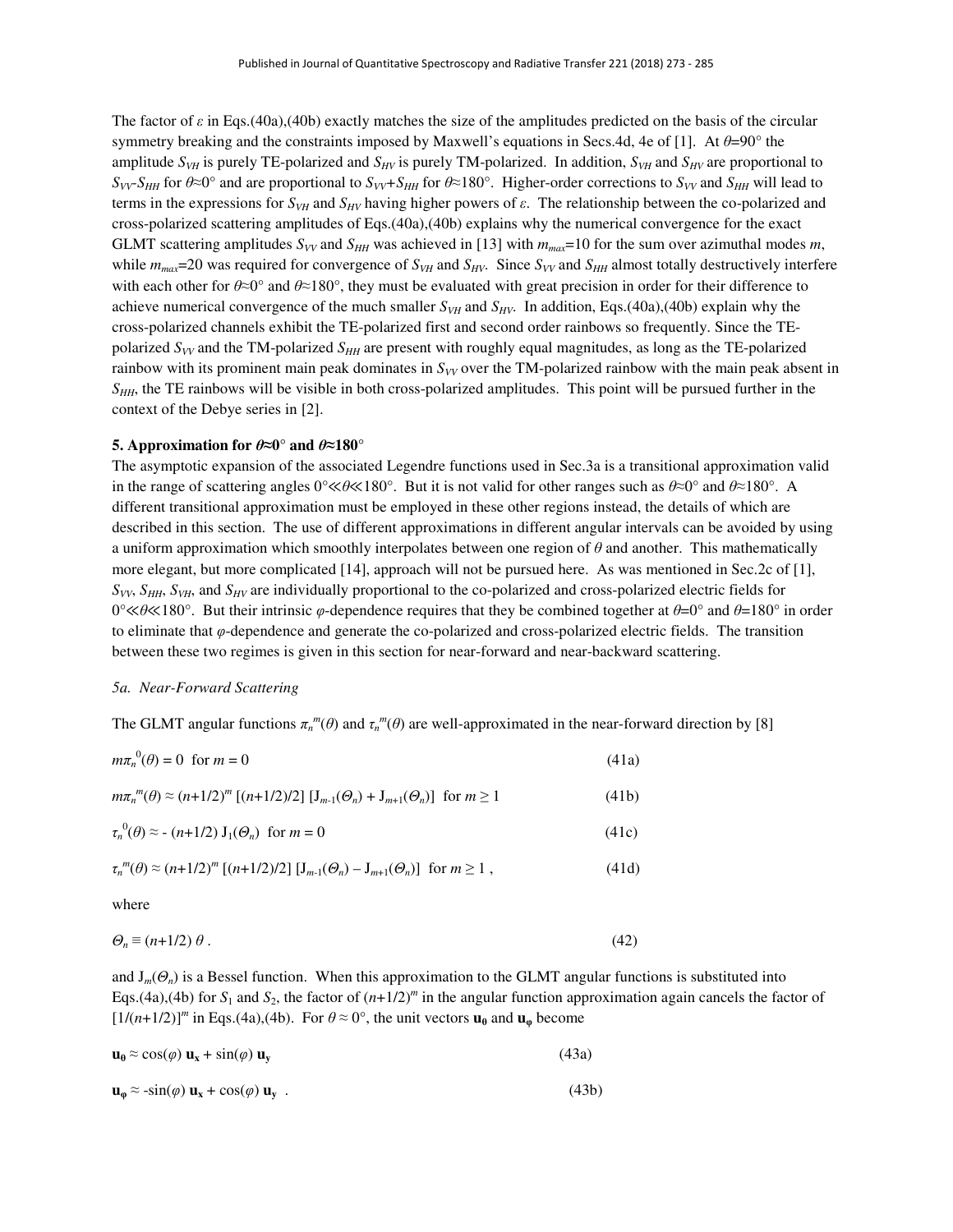The far-zone scattered electric field of Eq.(2a) then becomes

$$
\mathbf{E}_{\text{scatt}}(r,\theta,\varphi;\rho_0,\varphi_0) \approx \left[ iE_0/(kr) \right] \exp(ikr) \left\{ \left[ S_2(\theta,\varphi;\rho_0,\varphi_0) \cos(\varphi) + S_1(\theta,\varphi;\rho_0,\varphi_0) \sin(\varphi) \right] \mathbf{u}_x + \left[ S_2(\theta,\varphi;\rho_0,\varphi_0) \sin(\varphi) - S_1(\theta,\varphi;\rho_0,\varphi_0) \cos(\varphi) \right] \mathbf{u}_y \right\} \quad . \tag{44}
$$

The approximate GLMT angular functions of Eqs.(41a)-(41d) are substituted into the scattering amplitudes of Eqs.(4a),(4b), and the result into Eq.(44). At this point one encounters three sums over *m* that can be exactly analytically evaluated using the Neumann addition theorem for Bessel functions (see pp.358-359 of [15]) and the Graf addition theorem for Bessel functions (see pp.359-361 of [15]), extended to modified Bessel functions

$$
\mathbf{J}_0(A_n) = \mathbf{J}_0(\Theta_n) \mathbf{I}_0(Q_n) + 2 \sum_{m=1}^{\infty} (-i)^m \mathbf{J}_m(\Theta_n) \mathbf{I}_m(Q_n) \cos(m\chi)
$$
 (45a)

$$
-X\mathbf{J}_{2}(A_{n})=\mathbf{J}_{0}(\Theta_{n})\mathbf{I}_{2}(Q_{n})+\sum_{m=1}^{\infty}(-i)^{m}\mathbf{J}_{m}(\Theta_{n})\left[\mathbf{I}_{m-2}(Q_{n})+\mathbf{I}_{m+2}(Q_{n})\right]\cos(m\chi)
$$
(45b)

$$
Y J_2(A_n) = \sum_{m=1}^{\infty} (-i)^m J_m(\Theta_n) [I_{m-2}(Q_n) - I_{m+2}(Q_n)] \sin(m\chi), \qquad (45c)
$$

where

$$
A_n \equiv (n+1/2) \left[\theta^2 - \varepsilon^2 + 2i \theta \varepsilon \cos(\chi)\right]^{1/2}
$$
 (46a)

$$
X = \left[\theta^2 \cos(2\chi) - \varepsilon^2 + 2i \theta \varepsilon \cos(\chi)\right] / \left[\theta^2 - \varepsilon^2 + 2i \theta \varepsilon \cos(\chi)\right] \tag{46b}
$$

$$
Y = -\left[\theta^2 \sin(2\chi) + 2i \theta \varepsilon \sin(\chi)\right] / \left[\theta^2 - \varepsilon^2 + 2i \theta \varepsilon \cos(\chi)\right],\tag{46c}
$$

with *X* and *Y* satisfying

$$
X^2 + Y^2 = 1 \tag{46d}
$$

It should be noted that in Eq.(45b) when the sum of the two modified Bessel functions is replaced by their difference, and in Eq.(45c) when the difference between the two Bessel functions is replaced by their sum, the sum over azimuthal modes cannot be evaluated using the Graf addition formula. It again appears to be fortuitous that the sums over *m* appearing in our approximation to the scattered electric fields are those that can be evaluated analytically.

 The near-forward scattered electric field for an *x*-polarized incident Gaussian beam with an arbitrary off-axis location is then

$$
\mathbf{E}_{\text{scatt}}(r,\theta,\varphi;\rho_0,\varphi_0) \approx [\text{i}E_0/(kr)] \exp(\text{i}kr) \sum_{n=1}^{\infty} F_n(n+1/2)
$$
  
 
$$
\times \{(a_n + b_n) \text{ J}_0(A_n) - (a_n - b_n) \text{ J}_2(A_n) \text{ [X } \cos(2\varphi_0) + Y \sin(2\varphi_0)]\} \mathbf{u}_x
$$
  
+ 
$$
[\text{i}E_0/(kr)] \exp(\text{i}kr) \sum_{n=1}^{\infty} F_n(n+1/2)
$$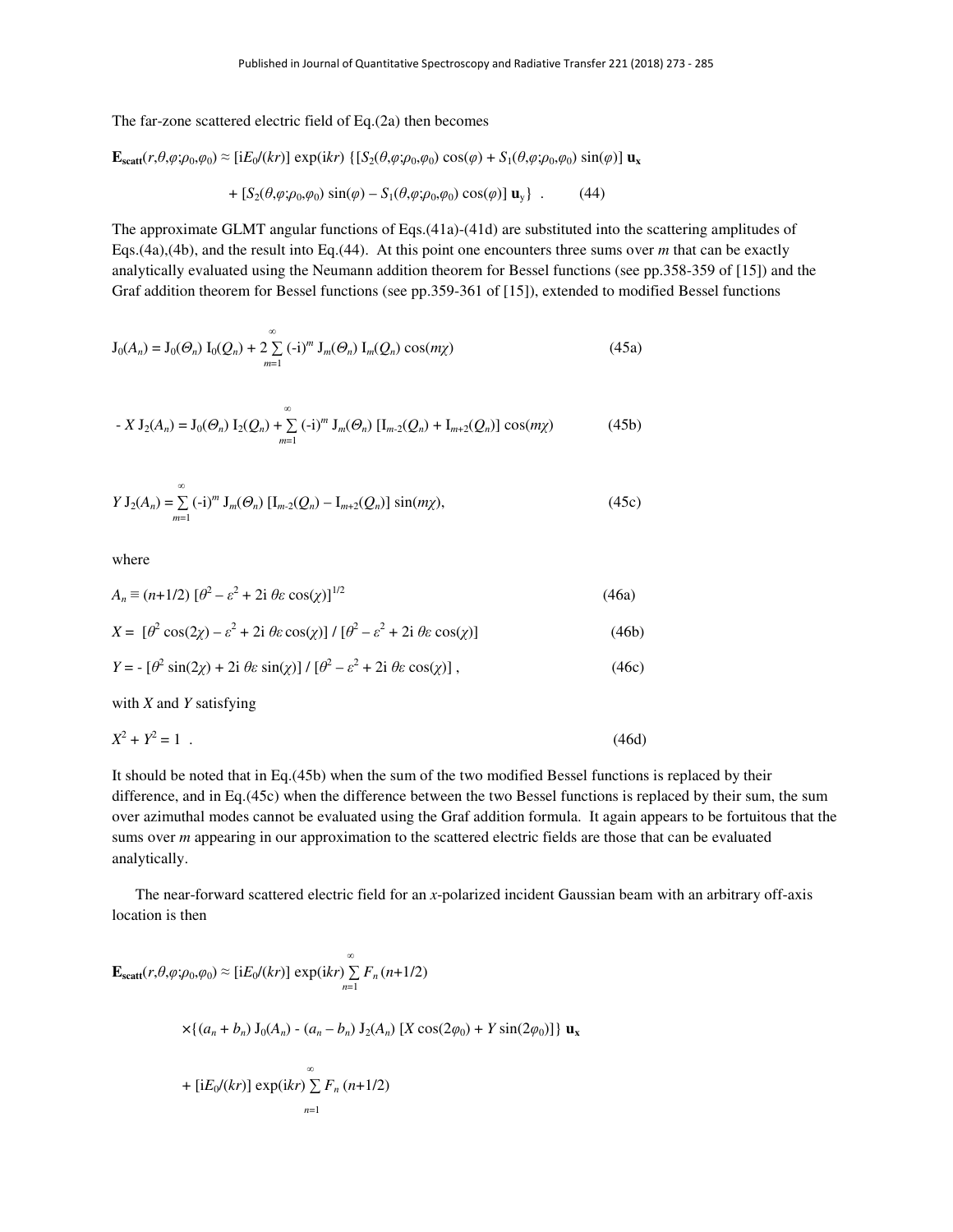$$
\times (a_n - b_n) J_2(A_n) [Y \cos(2\varphi_0) - X \sin(2\varphi_0)] \mathbf{u}_y. \tag{47}
$$

The *x* component of Eq.(47) is  $\mathbf{E}_{VV}$  and the *y* component is  $\mathbf{E}_{VH}$ . Similarly, for a *y*-polarized incident Gaussian beam with an arbitrary off-axis location, the near-forward scattered electric field is

$$
\mathbf{E}_{\text{scatt}}(r, \theta, \varphi; \rho_0, \varphi_0) \approx [\text{i}E_0/(kr)] \exp(\text{i}kr) \sum_{n=1}^{\infty} F_n (n+1/2)
$$
  

$$
\times (a_n - b_n) \mathbf{J}_2(A_n) [Y \cos(2\varphi_0) - X \sin(2\varphi_0)] \mathbf{u}_x
$$
  
+ 
$$
[\text{i}E_0/(kr)] \exp(\text{i}kr) \sum_{n=1}^{\infty} F_n (n+1/2)
$$
  

$$
\times \{(a_n + b_n) \mathbf{J}_0(A_n) + (a_n - b_n) \mathbf{J}_2(A_n) [X \cos(2\varphi_0) + Y \sin(2\varphi_0)] \} \mathbf{u}_y. (48)
$$

The *x* component of Eq.(48) is  $\mathbf{E}_{\text{HV}}$  and the *y* component is  $\mathbf{E}_{\text{HH}}$ . The terms proportional to  $(a_n + b_n)$  represent the contribution of diffraction plus the geometric processes of external reflection, transmission, etc., averaged over the TE and TM polarizations. The VV- and HH-polarized electric fields with  $a_n + b_n = 1$  in the context of the Debye series are of the form expected for diffraction by a circular obstacle as described in the Appendix. The terms proportional to  $(a_n-b_n)$  represent the contribution of the geometric processes of external reflection, transmission, etc., for the difference between the TE and TM polarizations. Thus diffraction does not contribute to VH and HV scattering. Equations (47),(48) for our approximations agree with the exact GLMT equations of Eqs.(22),(24) of [1] in the  $\theta=0^{\circ}$ limit.

#### 5*b. Near-Backward Scattering*

The GLMT angular functions  $\pi_n^m(\theta)$  and  $\tau_n^m(\theta)$  are well-approximated in the near-backward direction by [8]

| $m\pi_n^{0}(\zeta) = 0$ for $m = 0$                                                                                                           | (49a) |
|-----------------------------------------------------------------------------------------------------------------------------------------------|-------|
| $m\pi_n^{m}(\xi) \approx (-1)^{n+m} (n+1/2)^m [(n+1/2)/2] [J_{m-1}(\xi_n) + J_{m+1}(\xi_n)]$ for $m \ge 1$                                    | (49b) |
| $\tau_n^{0}(\xi) \approx (-1)^n (n+1/2) J_1(\xi_n)$ for $m = 0$                                                                               | (49c) |
| $\tau_n^{m}(\xi) \approx -(-1)^{n+m} (n+1/2)^m [(n+1/2)/2] [\mathbf{J}_{m-1}(\mathcal{Z}_n) - \mathbf{J}_{m+1}(\mathcal{Z}_n)]$ for $m \ge 1$ | (49d) |
| where                                                                                                                                         |       |
| $\xi = 180^\circ - \theta$                                                                                                                    | (50a) |
| $E_n = (n+1/2) \xi$ .                                                                                                                         | (50b) |

When this approximation to the GLMT angular functions is substituted into Eqs.(4a),(4b), the factor of  $(n+1/2)^m$  in the angular function approximation again cancels the factor of  $[1/(n+1/2)]^m$  in Eqs.(4a),(4b). For  $\theta \approx 180^\circ$ , the unit vectors  $\mathbf{u}_{\theta}$  and  $\mathbf{u}_{\phi}$  become

| $\mathbf{u}_{\theta} \approx -\cos(\varphi) \mathbf{u}_{\mathbf{x}} - \sin(\varphi) \mathbf{u}_{\mathbf{y}}$ | (51a) |
|--------------------------------------------------------------------------------------------------------------|-------|
|--------------------------------------------------------------------------------------------------------------|-------|

$$
\mathbf{u}_{\varphi} \approx -\sin(\varphi) \mathbf{u}_{\mathbf{x}} + \cos(\varphi) \mathbf{u}_{\mathbf{y}} \tag{51b}
$$

The scattered electric field of Eq.(2a) then becomes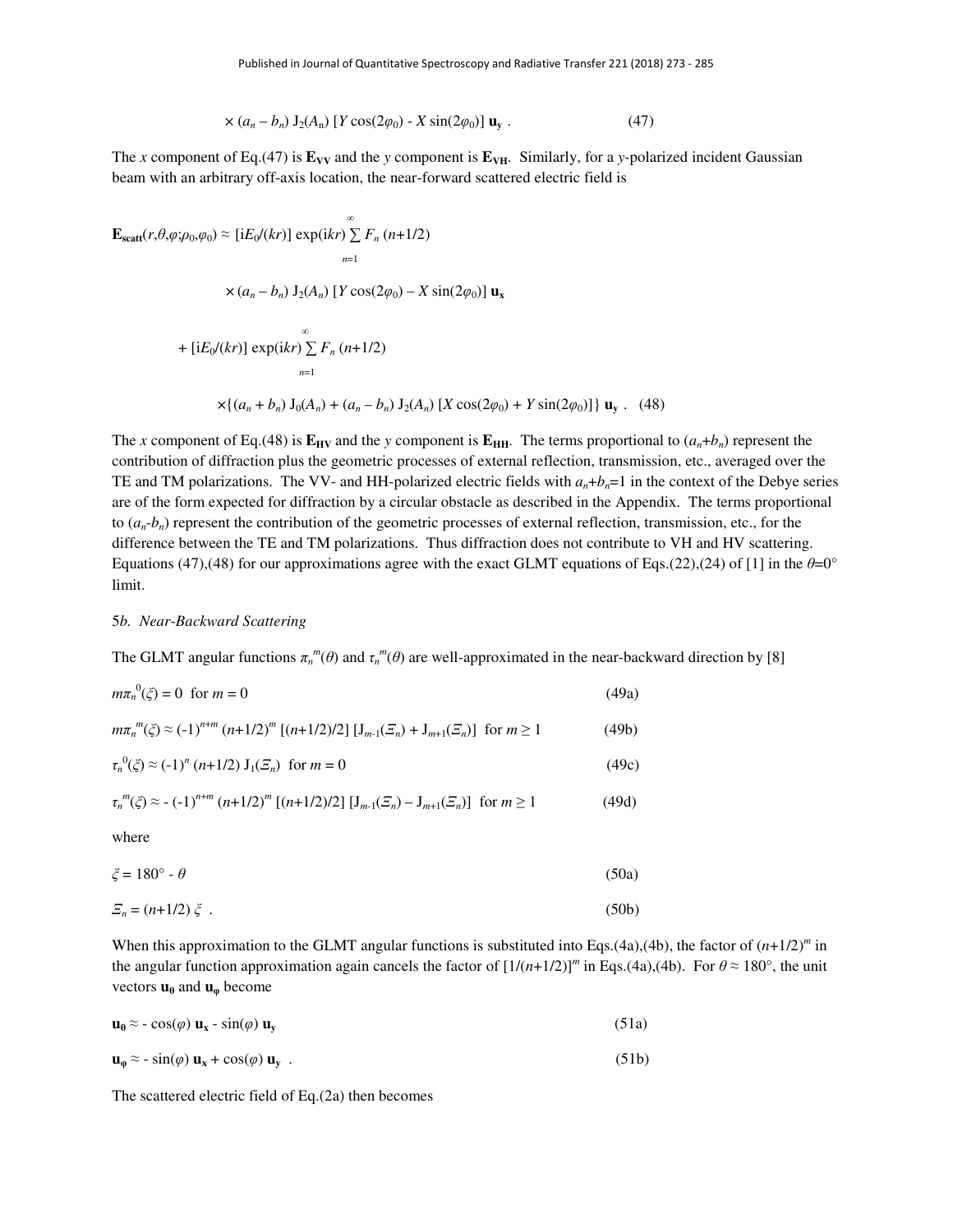$\mathbf{E}_{\text{scatt}}(r,\theta,\varphi;\rho_0,\varphi_0) \approx [iE_0/(kr)] \exp(ikr) \{[-S_2(\theta,\varphi;\rho_0,\varphi_0)\cos(\varphi) + S_1(\theta,\varphi;\rho_0,\varphi_0)\sin(\varphi)]\mathbf{u}_x$ 

$$
- [S_2(\theta, \varphi; \rho_0, \varphi_0) \sin(\varphi) + S_1(\theta, \varphi; \rho_0, \varphi_0) \cos(\varphi)] \mathbf{u}_y \} . \tag{52}
$$

The approximate GLMT angular functions of Eqs.(49a)-(49d) are substituted into the scattering amplitudes of Eqs.(4a),(4b), and the result is substituted into Eq.(52). One then encounters three new sums over *m* which, fortunately, are the complex conjugates of Eqs.(45a)-(45c). The near-backward scattered electric field for an *x*polarized incident Gaussian beam is then

$$
\mathbf{E}_{\text{scatt}}(r, \theta, \varphi; \rho_0, \varphi_0) \approx \left[ iE_0/(kr) \right] \exp(ikr) \sum_{n=1}^{\infty} (-1)^n F_n(n+1/2)
$$
\n
$$
\times \left\{ (a_n + b_n) \int_2 (A_n^*) \left[ X^* \cos(2\varphi_0) + Y^* \sin(2\varphi_0) \right] - (a_n - b_n) \int_0 (A_n^*) \right\} \mathbf{u}_x
$$
\n
$$
- \left[ iE_0/(kr) \right] \exp(ikr) \sum_{n=1}^{\infty} (-1)^n F_n(n+1/2)
$$
\n
$$
\times (a_n + b_n) \int_2 (A_n^*) \left[ Y^* \cos(2\varphi_0) - X^* \sin(2\varphi_0) \right] \right\} \mathbf{u}_y , \qquad (53)
$$

where the asterisk denotes complex conjugation. As before, the *x* component of Eq.(53) is  $\mathbf{E}_{VV}$  and the *y* component is **E**<sub>VH</sub>. Similarly, for a *y*-polarized incident beam, the near-backward scattered electric field is

$$
\mathbf{E}_{\text{scatt}}(r, \theta, \varphi; \rho_0, \varphi_0) \approx -\left[ iE_0/(kr) \right] \exp(ikr) \sum_{n=1}^{\infty} (-1)^n F_n (n+1/2)
$$
\n
$$
\times (a_n + b_n) J_2(A_n^*) \left[ Y^* \cos(2\varphi_0) - X^* \sin(2\varphi_0) \right] \} \mathbf{u}_x
$$
\n
$$
- \left[ iE_0/(kr) \right] \exp(ikr) \sum_{n=1}^{\infty} (-1)^n F_n (n+1/2)
$$
\n
$$
\times \left\{ (a_n + b_n) J_2(A_n^*) \left[ X^* \cos(2\varphi_0) + Y^* \sin(2\varphi_0) \right] + (a_n - b_n) J_0(A_n^*) \right\} \mathbf{u}_y. (54)
$$

The *x* component of Eq.(54) is  $\mathbf{E}_{\text{HV}}$  and the *y* component is  $\mathbf{E}_{\text{HH}}$ . Equations (53),(54) for our approximation agree with the exact GLMT equations of Eqs.(29),(31) of [1] in the  $\theta$ =180° limit.

## 5*c. Simplification for Incidence in the Scattering Plane*

The scattering plane is here taken as  $\varphi = \pm 90^\circ$  with  $\theta \ge 0$  rather than  $\varphi = 90^\circ$  with  $\theta$  being both positive and negative. The beam is translated with  $\varphi_0 = -90^\circ$  for off-axis incidence in the scattering plane. For  $\theta \approx 0^\circ$ , the quantities  $A_n$ , *X*, and *Y* of Eqs.(46a)-(46c) simplify to

$$
A_n = (n+1/2) \text{ (i.e } \pm \theta)
$$
 (55a)

$$
X = 1 \tag{55b}
$$

$$
Y = 0 \tag{55c}
$$

For  $\theta \approx 180^\circ$ ,  $A_n^*$ ,  $X^*$ , and  $Y^*$  simplify to

$$
A_n^* = (n+1/2) \left( -i\varepsilon \mp \zeta \right) \tag{56a}
$$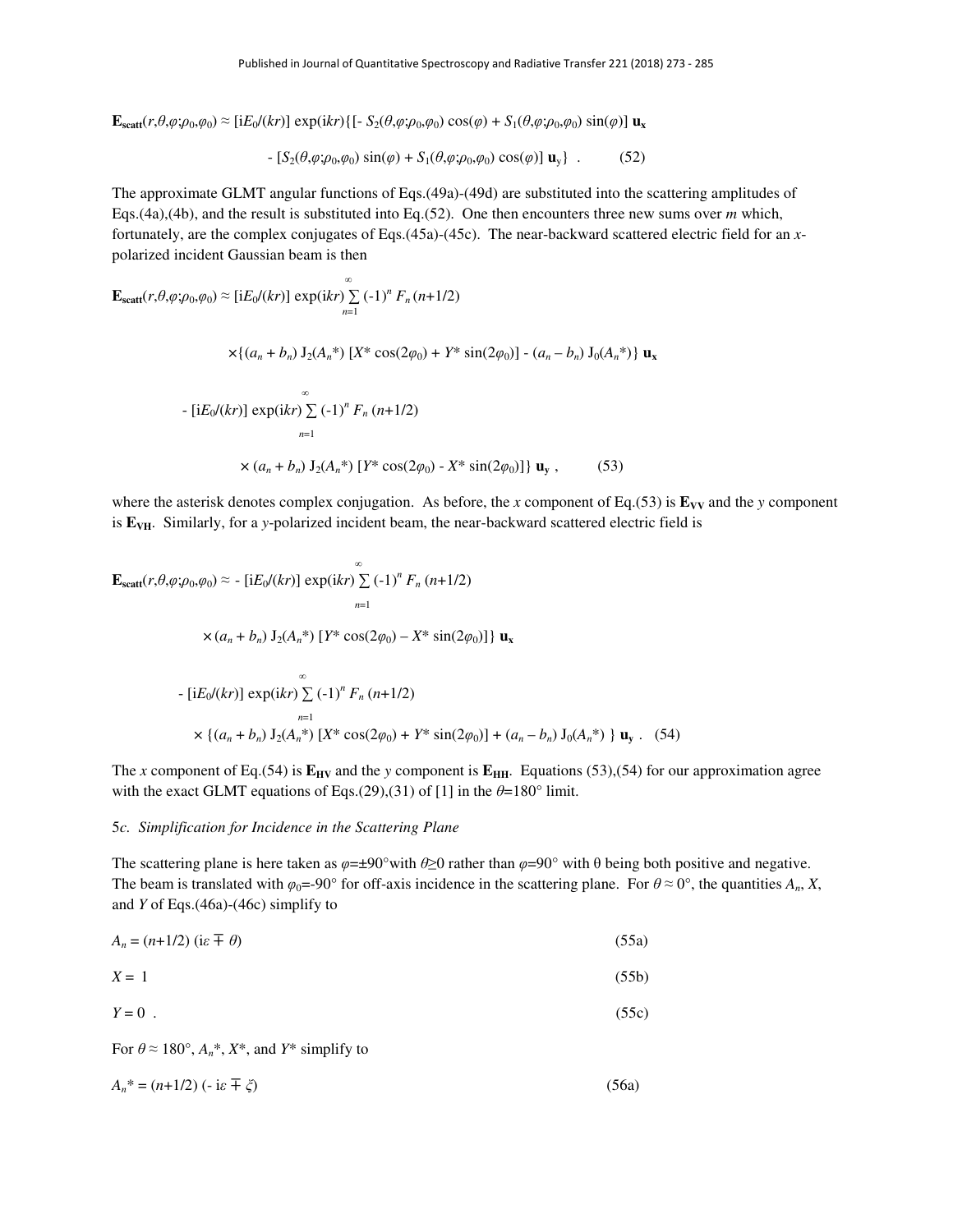$$
X^* = 1 \tag{56b}
$$

$$
Y^* = 0 \tag{56c}
$$

#### 5*d. Simplification for Incidence Perpendicular to the Scattering Plane*

The scattering plane is again  $\varphi = \pm 90^\circ$  and the beam is translated with  $\varphi_0 = 180^\circ$  for off-axis incidence perpendicular to the scattering plane. For  $\theta \approx 0^\circ$ ,  $A_n$ , X, and Y simplify to

$$
A_n = (n+1/2) \left(\theta^2 - \varepsilon^2\right)^{1/2} \tag{57a}
$$

$$
X = -(\theta^2 + \varepsilon^2) / (\theta^2 - \varepsilon^2)
$$
\n
$$
Y = \pm 2i \theta \varepsilon / (\theta^2 - \varepsilon^2) .
$$
\n(57b)

Care is needed when evaluating the products  $X J_2(A_n)$  and  $Y J_2(A_n)$  at  $\theta = \varepsilon$  since the both denominator of *X* and *Y* and the Bessel function  $J_2(A_n)$  simultaneously vanish. The product of the two remains finite with

$$
X J_2(A_n) = \varepsilon^2 / 4 \tag{58a}
$$

$$
YJ_2(A_n) = \pm i\varepsilon^2/4 \tag{58b}
$$

For  $\theta \approx 180^\circ$ ,  $A_n^*$ ,  $X^*$ , and  $Y^*$  simplify to

$$
A_n^* = (n+1/2) \left(\zeta^2 - \varepsilon^2\right)^{1/2} \tag{59a}
$$

$$
X^* = -(\zeta^2 + \varepsilon^2) / (\zeta^2 - \varepsilon^2)
$$
 (59b)

$$
Y^* = \pm 2i \xi \varepsilon / (\xi^2 - \varepsilon^2) \tag{59c}
$$

When  $\zeta = \varepsilon$ , the potential divergence discussed above again cancels and

$$
X^* \mathbf{J}_2(A_n^*) = \varepsilon^2 / 4 \tag{60a}
$$

$$
Y^* \mathbf{J}_2(A_n^*) = \pm i \varepsilon^2 / 4 \tag{60b}
$$

 The approximation of Sec.3 was said to be valid only for the region 0°≪*θ*≪180°. This is the region in which the Legendre functions are oscillatory, and avoids the  $\theta \approx 0^\circ$  and  $\theta \approx 180^\circ$  regions where they monotonically increase as Bessel functions of suitably small arguments. Numerical computations for both in-plane scattering for  $\varphi=90^\circ$ ,  $\varphi_0=$ 90° in Figs.1,2 and out-of-plane scattering for  $\varphi$ =90°,  $\varphi$ <sub>0</sub>=180° in Figs.3,4 show that the 0°≪*θ*≪180° approximation of Sec.3 closely matches the exact GLMT results down *θ*~1° or less. This seemingly paradoxical result may be understood as follows. It was seen in Eqs.(47),(48) that the contribution of the *n* partial wave to diffraction is proportional to  $J_0(A_n)$ , with  $A_n$  given by Eq.(55a) for in-plane scattering and by Eq.(57a) for out-of-plane scattering. As was mentioned in Sec.4, the largest partial wave for the numerical example considered here is *nmax*=563. Since large partial waves near  $n_{max}$  are expected to dominate in-plane scattering, the first zero of  $J_0(A_{max})$ , which may be very qualitatively taken as a measure of the transition from the monotonic to oscillatory behavior of  $J_0$ , occurs for *θ*~0.24°. For out-of-plane scattering, J0(*An*) changes from a modified Bessel function to a regular Bessel function for all partial waves when  $A_n=0$ , or  $\theta=\epsilon=0.92^\circ$ . Considering this change of Bessel function type to also be characteristic of the transition from monotonic to oscillatory behavior, both of these crude angular estimates are comparable to observed region of validity of the 0°≪*θ*≪180° approximation of Sec.3 down to *θ*~1°. A similar argument can also be made in the vicinity of back-scattering.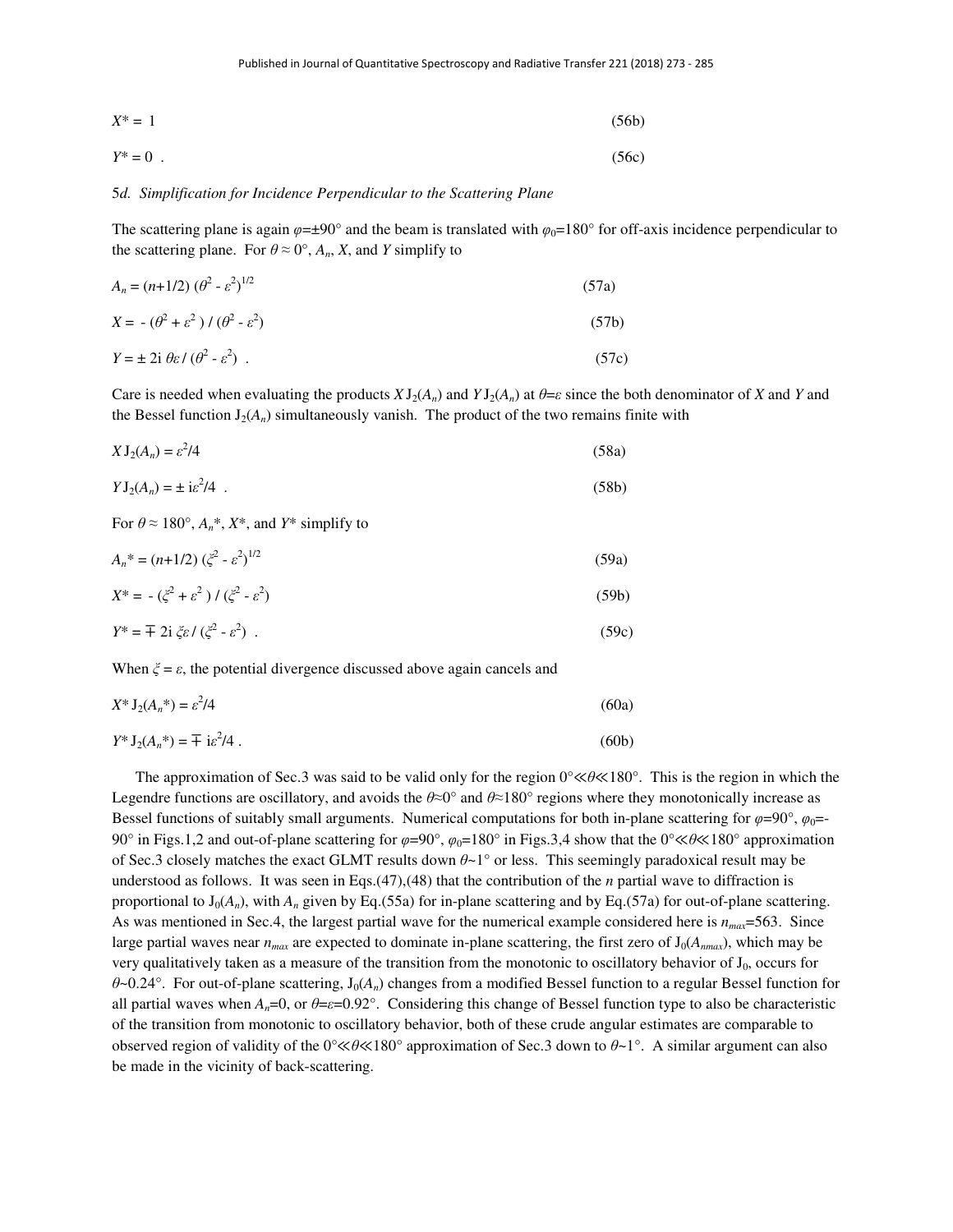#### **6. Summary**

The circular symmetry of an incident plane wave or an on-axis Gaussian beam with respect to the center of a spherical particle permits the scattered electric and magnetic fields to be expressed as a sum over partial waves *n*. However, translating the Gaussian beam off-axis by the distance  $\rho_0$  in the  $\varphi_0$  direction breaks the circular symmetry. An inevitable consequence of this is that the scattered electric and magnetic fields must now be expressed as a double sum over partial waves *n* and azimuthal modes *m*. We have obtained a pair of transitional approximations to the GLMT scattering amplitudes  $S_1(\theta, \varphi; \rho_0, \varphi_0)$  and  $S_2(\theta, \varphi; \rho_0, \varphi_0)$  for which we were able to analytically evaluate all the sums over azimuthal modes in the *n*≫1 limit, both for *θ*≈0° and *θ*≈180°, as well as for 0°≪*θ*≪180°.

The key to the approximation was obtaining a series expansion of the GLMT angular functions  $\tau_n^m(\theta)$  and  $m\pi_n^m(\theta)$ , so that each term of the series cancelled an important contribution to the *m*-dependence of the beam shape coefficients. Thus a number of cancellations in off-axis GLMT and which had previously occurred hidden from view in the details of numerical computations, are now allowed to take place in plain sight analytically. This provides an arguably simpler and numerically more stable set of formulas for the scattering amplitudes  $S_1$  and  $S_2$  in the small wavelength limit. The approximation developed here cannot be expected to be valid for all beams and all scattering particles. It is appropriate only for large particles, 2π*a*/*λ*≫1, and weakly focused Gaussian beams, *s*≪1. Within this region of applicability, the approximation was found to provide a close fit to the exact GLMT results for a number of off-axis locations of the incident beam. However, only the case of  $z_0=0$  was considered here. The approximation derived in this study should be extendable to all values of  $z_0$ .

 It is presently uncertain as to whether the sums over azimuthal modes can be exactly evaluated analytically only for an off-axis Gaussian beam, or whether they can be exactly evaluated for more general beam types, such as an off-axis zero-order Bessel beam, for which the on-axis beam shape coefficients are known exactly [16-19]. The key to this is whether the  $(n+1/2)^m$  factors in the GLMT angular functions can be either exactly or approximately cancelled away by the vector spherical harmonic translation coefficients [20-24] that are used to convert on-axis beam shape coefficients into off-axis beam shape coefficients. This topic deserves further study.

#### **Appendix: Diffraction of an Off-Axis Gaussian Beam by a Circular Aperture**

Consider a scalar Gaussian beam of constant field half-width  $w_0$  and centered at ( $\rho_0, \varphi_0$ ) incident on a circular aperture of radius *a* whose center coincides with the origin of the coordinate system. A crude model of the nonspreading beam considered in [1] is

$$
E_{beam}(\rho', \varphi'; \rho_0, \varphi_0) = E_0 \exp(ikz) \exp[-s^2 (k\rho')^2] \exp(-\rho_0^2/w_0^2)
$$
  
×  $\exp[\varepsilon (k\rho') \cos(\varphi' - \varphi_0)]$ . (A1)

The far-zone Fraunhofer limit of the Fresnel-Kirchhoff approximation to diffraction at the position (*r*,*θ*,*φ*) on the viewing screen is (see section 8.3.3 of [25])

$$
E_{differential}(r,\theta,\varphi) = -ik^2/(2\pi kr)\int_{\rho'=0}^{a} \rho' d\rho' \int_{\varphi'=0}^{2\pi} d\varphi' \exp[-ik\rho' \sin(\theta) \cos(\varphi'-\varphi)]
$$
  
×  $E_{beam}(\rho',\varphi';\rho_0,\varphi_0)$ . (A2)

The integral over  $\varphi'$  in Eq.(A2) can be evaluated analytically using the following procedure. (i) One uses  $\sin(\theta) \approx \theta$ for small *θ* in the near-forward direction. (ii) One then expands the factor exp[-i*kρ'* sin(*θ*) cos(*φ*'-*φ*)] as a Fourier series of azimuthal modes *m*, giving (see p.585, Eq.(11.1.4) of [3] and p.299 of [9])

$$
\exp[-ik\rho'\theta\cos(\varphi'-\varphi)] = \sum_{m=-\infty}^{\infty} (-i)^m J_m(k\rho'\theta) \exp[im(\varphi'-\varphi)] \quad . \tag{A3}
$$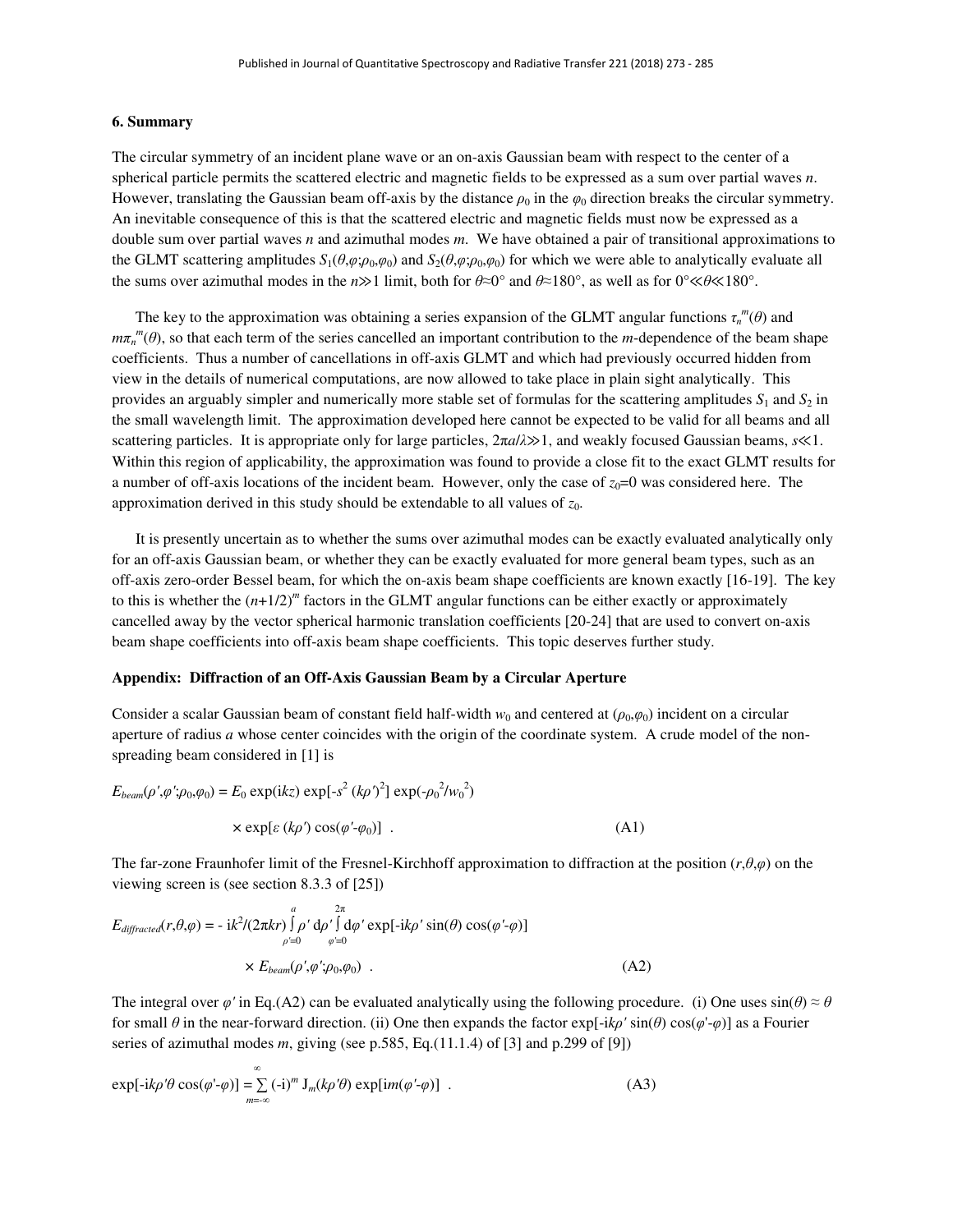(iii) One then evaluates the  $\varphi'$  integral term-by-term using the change of variables

$$
\zeta = \varphi' - \varphi \tag{A4}
$$

and (see p.587, Eq.(11.1.16.b) and p.615, Eq.(11.5.14) of [3])

$$
I_m(x) = (1/2\pi) \int_{\zeta=0}^{2\pi} d\zeta \exp[x \cos(\zeta)] \exp(im\zeta) . \tag{A5}
$$

(iv) One then evaluates the *m* sum analytically using the Neumann addition function for Bessel functions of Eq.(45a). The diffracted field then reduces to the one-dimensional integral

$$
E_{differential}(r,\theta,\varphi;\rho_0,\varphi_0) = [-iE_0/(kr)] \exp(ikz) \int_{k\rho'=0}^{ka} (k\rho') d(k\rho')
$$
  
 
$$
\times \exp[-s^2 (k\rho')^2] \exp(-\rho_0^2/w_0^2) J_0(A) , \qquad (A6)
$$

where

$$
Q \equiv (k\rho')\,\varepsilon \tag{A7}
$$

in analogy to Eq.(5c),

$$
\Theta \equiv (k\rho')\,\theta \tag{A8}
$$

in analogy to Eq.(42),

$$
A = (k\rho') \left[\theta^2 - \varepsilon^2 + 2i \theta \varepsilon \cos(\chi)\right]^{1/2}
$$
 (A9)

in analogy to Eq.(46a), and

$$
\chi \equiv \varphi - \varphi_0 \ . \tag{A10}
$$

If one was interested instead in diffraction by a circular obstacle of radius *a*, Babinet's principle (see Sec.9.7 of [26]) is used to replace the leading factor of  $-i$  in Eq.(A6) by  $+i$ .

The portion of the  $\mathbf{E}_{VV}$  and  $\mathbf{E}_{HH}$  in the near-forward direction in Eqs.(47),(48) proportional to  $J_0(A_n)$  is our approximation to diffraction of an off-axis Gaussian beam by a spherical particle for the Debye series assignment (see pp.209-210 of [9] and [27])  $a_n = b_n = 1/2$ . Using van de Hulst's localization principle (see pp.208-209 of [9]) in Eq.(A6) to approximately convert the integral over the impact parameter  $k\rho'$  into a sum over partial waves *n* via  $k\rho' \rightarrow (n+1/2)$ , the result of Eq.(A6) is identical to the circular obstacle diffraction pattern of Eqs.(47),(48). The analysis of Eq.(A6) will be given in [2].

#### **Acknowledgement**

J.A.L. and P.L. thank Prof. David Cannell of the University of California at Santa Barbara for a series of conversations that led to our investigation of cross-polarized scattering.

#### **References**

[1] Lock JA., Laven P, Co-polarized and cross-polarized scattering of an off-axis focused Gaussian beam by a spherical particle. 1. Exact GLMT formalism. JQSRT 2018; 221, 260-272.